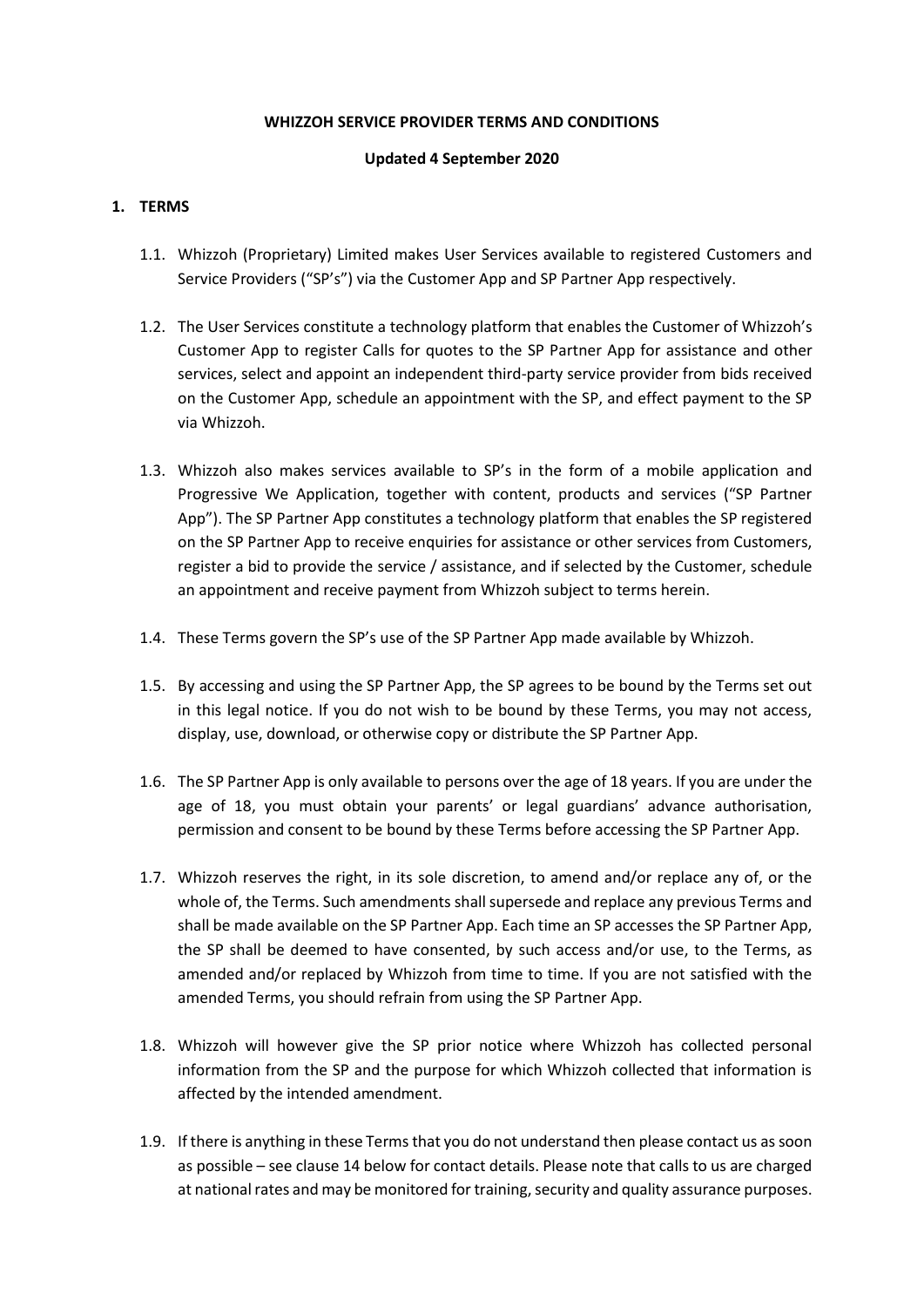## **2. INTERPRETATION**

- 2.1. The following terms shall have the meanings assigned to them below and cognate expressions have corresponding meanings –
	- 2.1.1. "this Agreement" or "these Terms" this agreement together with all of its schedules and annexures, as amended from time to time;
	- 2.1.2. "Supply Chain" means Assist247 being The Minga Trust (IT351/97) t/a SUPPLY CHAIN, an inter vivos trust registered in accordance with the laws of the Republic of South Africa with address at 1 Berg-en-Dal Road, Somerset West, Western Cape, 7130 and with website at www.assist247.co.za, and Digicall being Digicall South Africa, registration 1994/005987/07 with address at 110 Conrad Drive, Craighall Park, Johannesburg and with website [www.digicall.co.za](http://www.digicall.co.za/) and any other provider that may be added herein from time to time.
	- 2.1.3. "Associated" means (a) each of the subsidiaries for the time being of the relevant company and each of their subsidiaries; and (b) every legal entity effectively controlled by the relevant company and/or its subsidiaries and/or their subsidiaries for the time being;
	- 2.1.4. "Business Day" any day other than a Saturday, Sunday, or official public holiday in the Republic of South Africa;
	- 2.1.5. "Commencement Date" the date of first acceptance by the SP of these Terms by accessing and using the SP Partner App;
	- 2.1.6. "Confidential Information" all technical, commercial, legal, financial, scientific, marketing or business information and know-how including (without limitation) improved products, developments, trade secrets, marketing strategies, processes, machinery, designs, drawings, technical specifications, data, documentation, software listings, source or object code whether written (including electronic format) or oral relating to any of the Parties ("Disclosing Party"), their business practices or affairs or the promotion of their business policies or practices, that the other Party ("Receiving Party") receives from the Disclosing Party, whether or not such information is marked confidential or not;
	- 2.1.7. "Call" a request for SP Services made by a Customer on the Whizzoh Customer App or via the Whizzoh Contact Centre;
	- 2.1.8. "CPA" the Consumer Protection Act 68 of 2008, as amended;
	- 2.1.9. "ECTA" the Electronic Communications and Transactions Act 25 of 2002, as amended;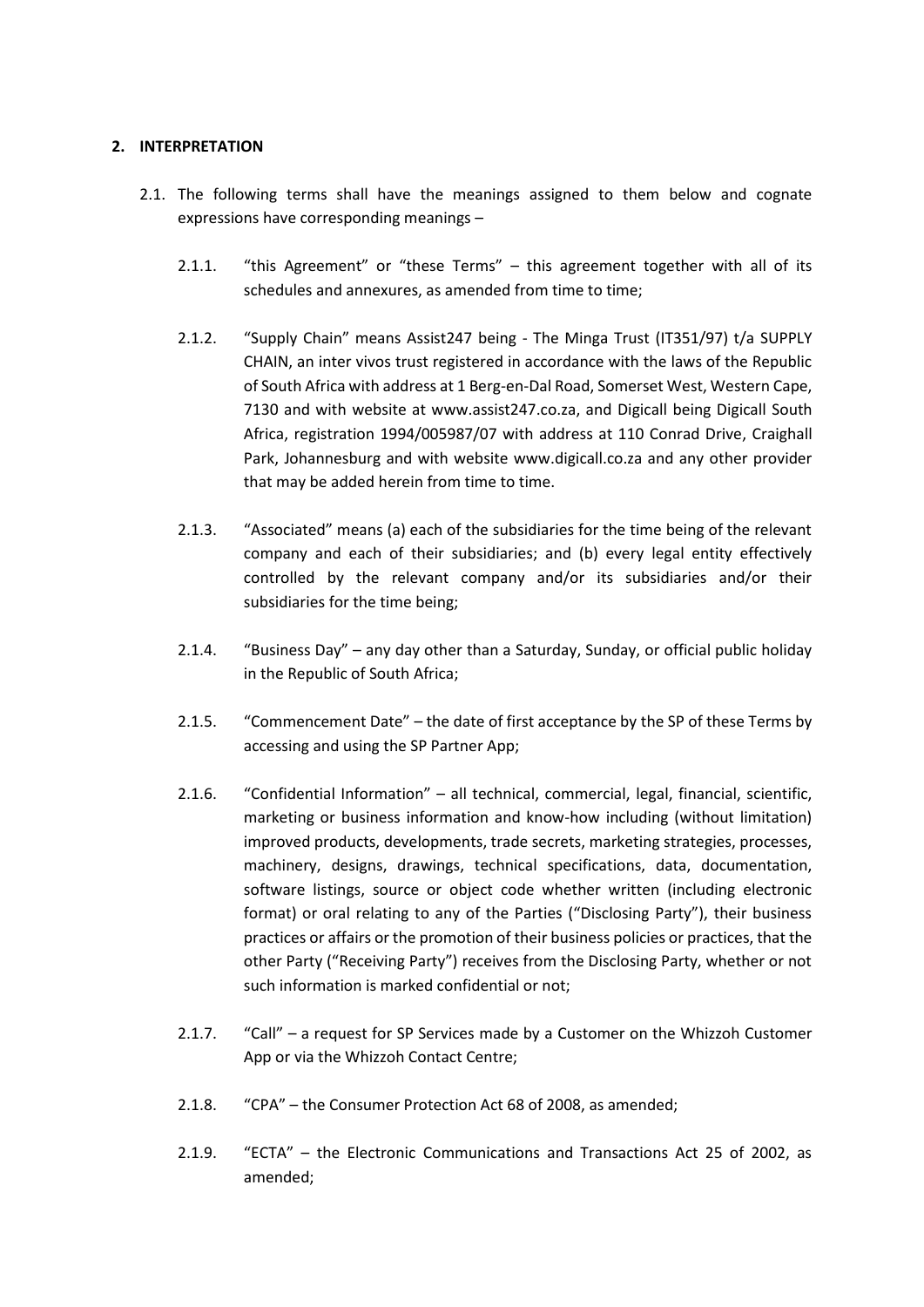- 2.1.10. "Customer" registered users of the Customer App or interactive website to whom SP's may provide SP Services, and any reference to "Customer" shall include the Customer's authorised representatives and nominees;
- 2.1.11. "Customer App" Whizzoh's mobile application provided as part of the User Services;
- 2.1.12. "Interactive website" means the websit[e www.whizzoh.co.za](http://www.whizzoh.co.za/) where access to the same functionality as the Service Provider and Customer App.
- 2.1.13. "Customer Group Scheme" any benefit scheme in terms of which a company provides the Whizzoh Services to its members as part of a group benefit;
- 2.1.14. "Customer Ratings" all ratings made by Customers on the Customer App from time to time in respect of the SP to rate the SP Services provided by the SP;
- 2.1.15. "Group Rate" the rate at which the relevant Customer Group Scheme is prepared to contribute to the call out and provision of SP Services, and which is variable at the instance of the Customer Group Scheme;
- 2.1.16. "Nett Incident Fee" the proceeds of the agreed SP Bid payable to the SP in accordance with clause 19 after the Standard Transaction Fee and Settlement Discount have been deducted and paid to Whizzoh;
- 2.1.17. "the Parties" Whizzoh and the SP; and "Party" means any of them, as the context may require;
- 2.1.18. "Personal Information" has the meaning ascribed to it in the Protection of Personal Information Act 4 of 2013 ("POPI"), and any applicable law in South Africa and/or in any other jurisdiction where the SP Partner App is provided and/or used;
- 2.1.19. "Related" has the meaning ascribed to it in section 2(1) of the Companies Act 71 of 2008;
- 2.1.20. "Settlement Discount" the fee, calculated as a percentage of the SP Bid, and charged by Whizzoh for the collection and disbursement of the payment, as determined by Whizzoh from time to time and currently set at 10%;
- 2.1.21. "SP" an independent third-party service provider listed on SUPPLY CHAIN and registered on the SP Partner App or Interactive website, or both and any reference to "SP" shall include the service provider's principals, employees, authorised representatives, agents and consultants;
- 2.1.22. "SP Areas" the geographical areas within the Republic of South Africa for which the SP wishes to receive Calls, as nominated by the SP on the SUPPLY CHAIN website;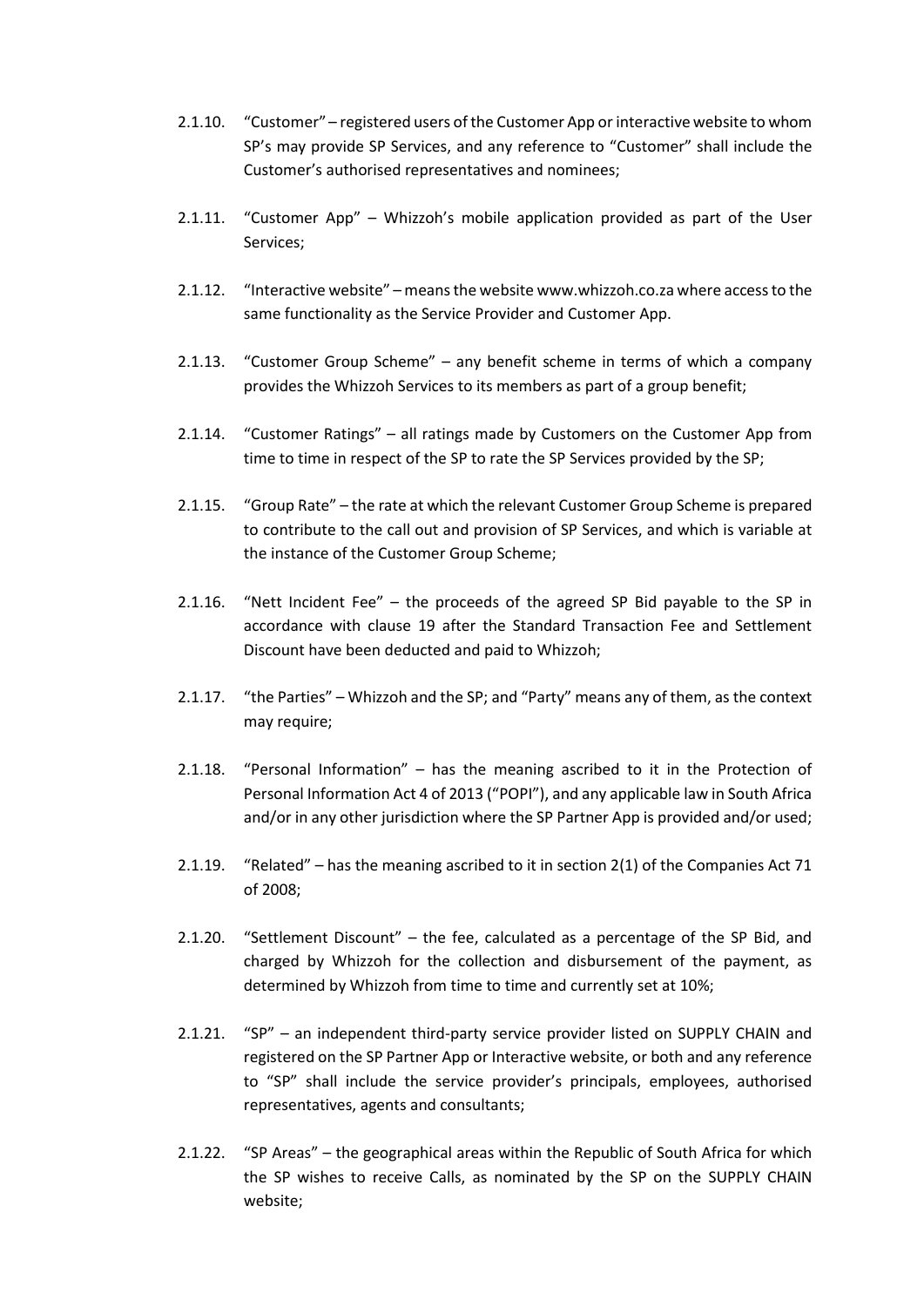- 2.1.23. "SP Bid" a response by an SP, via the SP Partner App, to a Call to provide SP Services within the SP Areas;
- 2.1.24. "SP Partner App" services made available to SP's by Whizzoh in the form of a mobile application, together with content, products and services, any reference to the SP Partner App is inclusive of the Interactive Website;
- 2.1.25. "SP Services" any services (such as emergency home assistance and roadside assistance) provided by the SP to a Customer as facilitated by the Customer App and/or the SP Partner App;
- 2.1.26. "Standard Transaction Fee" the fee as determined by Whizzoh from time to time which is levied on every transaction processed by Whizzoh over and above the amount that is payable to the SP;
- 2.1.27. "Whizzoh" Whizzoh (Proprietary) Limited (registration number 2014/144875/07), a private company incorporated in accordance with the laws of the Republic of South Africa with registered address at 110 Conrad Drive, Craighall Park, Johannesburg, Gauteng, 2196;
- 2.1.28. "Whizzoh Contact Centre" Whizzoh's contact centre at 0861 944 996 or admin@whizzoh.co.za, that manages requests from Customers for SP Services;
- 2.1.29. "Whizzoh Services" services made available by Whizzoh in the form of applications, website, content, products and services;
- 2.2. Any reference to an enactment is to that enactment as at the Commencement Date of this Agreement and as amended or re-enacted from time to time;
- 2.3. If any provision in a definition is a substantive provision conferring rights or imposing obligations on any Party then, notwithstanding that it is contained only in a definition, effect shall be given to such provision as if it were a substantive provision in the body of this Agreement;
- 2.4. Where any term is defined within a particular clause other than this clause 2, that term shall bear the meaning ascribed to it in that clause wherever it is used in this Agreement;
- 2.5. When any number of days is prescribed in this Agreement, they shall be calculated exclusively of the first and inclusively of the last day unless the last day falls on a day which is not a Business Day, in which case the last day shall be the next succeeding business day;
- 2.6. Any reference to days (other than a reference to Business Days), months or years shall be a reference to calendar days, months or years, as the case may be;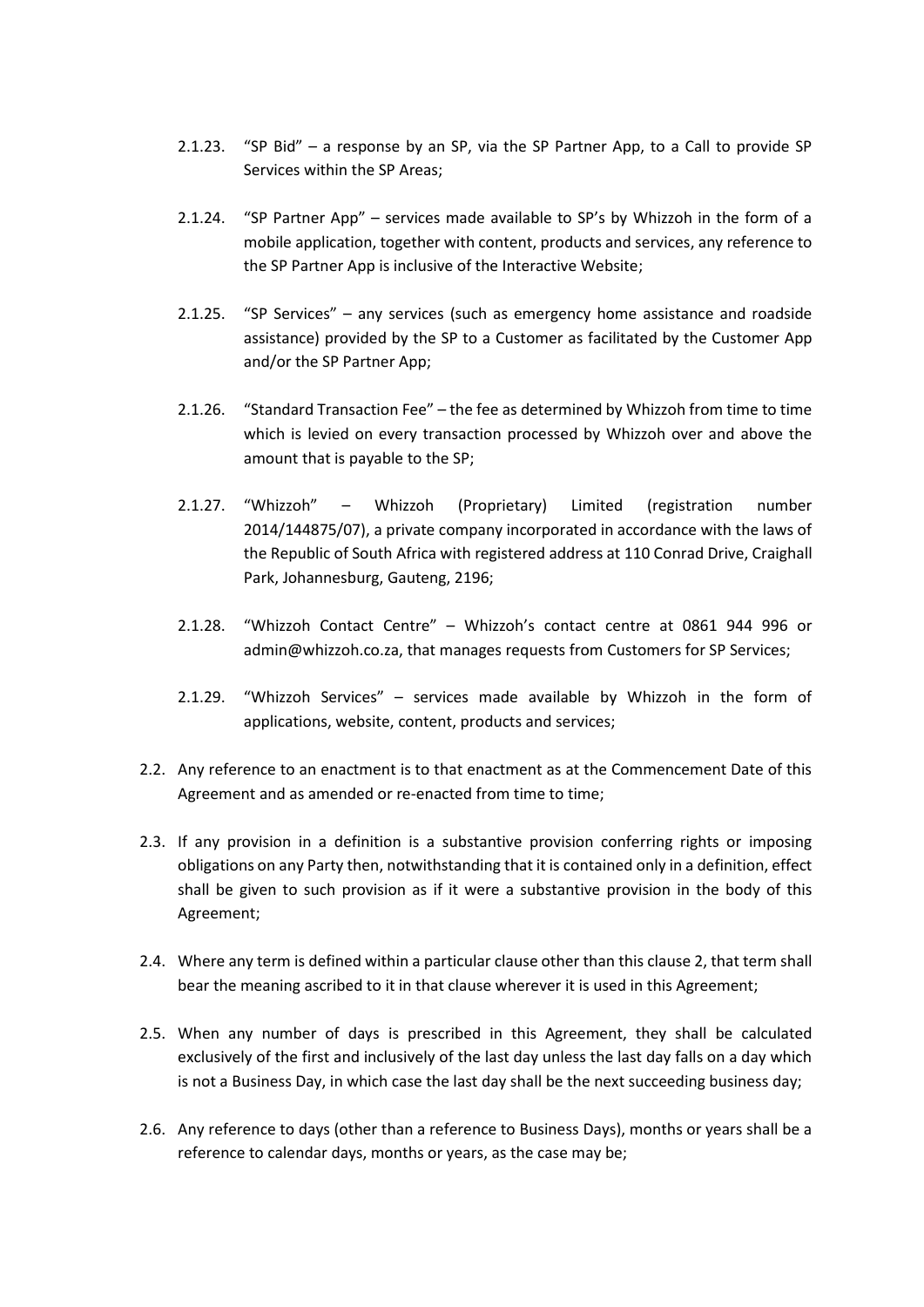- 2.7. In the event that the day for payment of any amount due in terms of this Agreement should fall on a day which is not a Business Day, then the relevant date for payment shall be the following Business Day;
- 2.8. The use of the word "including" followed by a specific example shall not be construed as limiting the meaning of the general wording preceding it and the eiusdem generis rule shall not be applied in the interpretation of such general wording or specific example;
- 2.9. The rule of construction that the contract shall be interpreted against the Party responsible for the drafting or preparation of the Agreement, shall not apply.

# **3. COMMENCEMENT AND DURATION**

The Terms commence on the Commencement Date and shall endure until terminated as follows or otherwise as permitted in this Agreement:

- 3.1. Either Party is entitled to terminate this Agreement by delivering written notice to the other Party by email.
- 3.2. The SP is entitled to terminate this Agreement by terminating its registration on the SP Partner App; and/or by deleting the SP Partner App from all of its device(s); and/or by deleting the SP's registration with SUPPLY CHAIN, each event of which shall terminate this Agreement. The Agreement is still binding for all jobs in the App or Interactive website prior to deletion of the App.
- 3.3. Whizzoh is entitled to terminate this Agreement without notice to the SP by restricting the SP's use of the SP Partner App and Interactive Website in the event that, in Whizzoh's sole discretion, the SP does not comply with the desired standards of an SP due to unresolved Customer complaints, poor Customer Ratings, breach of this Agreement, or any other event that, in the opinion of Whizzoh, warrants termination of this Agreement.

## **4. SUSPENSION AND TERMINATION**

- 4.1. Whizzoh is entitled without notice, in addition to any other remedy available to it at law or under these Terms, including obtaining an interdict, to cancel these Terms, limit or deny the SP use of the SP Partner App, or to claim specific performance of any obligation whether or not the due date for performance has arrived, in either event without prejudice to Whizzoh's right to claim damages, should the SP:
	- 4.1.1. breach any of these Terms;
	- 4.1.2. in the sole discretion of Whizzoh, use the SP Partner App in an unauthorised manner; or
	- 4.1.3. infringe any statute, regulation, ordinance or law.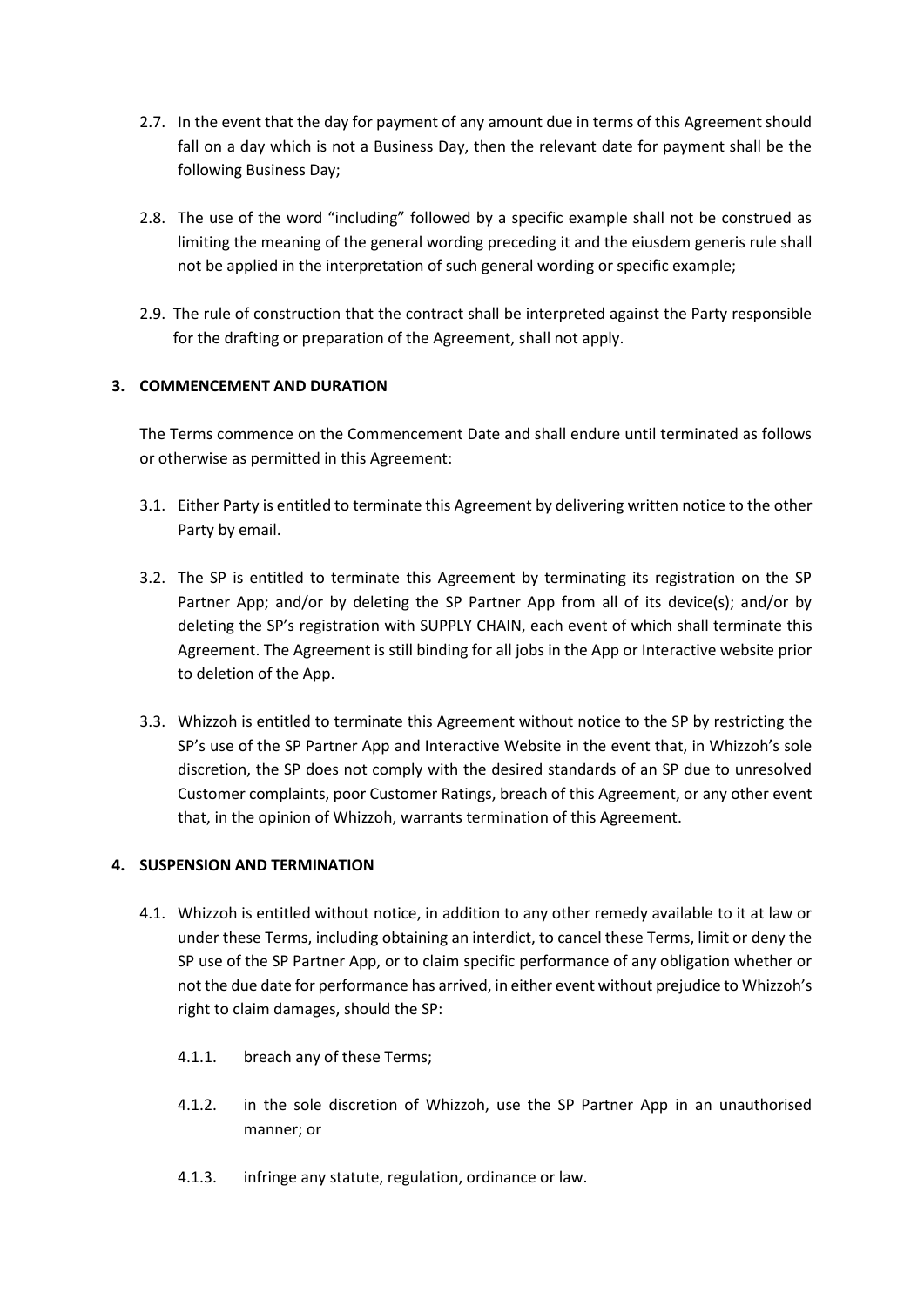4.2. Breach of these Terms entitles Whizzoh to take legal action without prior notice to the SP and the SP agrees to reimburse the costs associated with such legal action to Whizzoh, including legal costs on the attorney and own customer scale.

# **5. NOTICES**

- 5.1. Except as explicitly stated otherwise, any notices shall be given by email to admin@whizzoh.co.za (where notice must be given to Whizzoh) or to the email address the SP has provided to SUPPLY CHAIN (where notice must be given to the SP), or such other address that has been duly nominated by such Party from time to time in writing.
- 5.2. Notice shall be deemed given 48 (FORTY-EIGHT) hours after an email is sent, unless the sending party is notified that the email address is invalid or that the email is undeliverable.
- 5.3. Alternatively, Whizzoh may give the SP notice by registered mail, postage prepaid and return receipt requested, to the address which the SP has provided to Whizzoh. In such case, notice shall be deemed given 7 (SEVEN) days after the date of mailing.
- 5.4. The SP acknowledges that all agreements, notices or other communication required to be given in terms of the law or these Terms may be given via electronic means and that such communications shall be "in writing". Notwithstanding anything to the contrary, a written notice or communication actually received by a party shall be an adequate written notice or communication to it, notwithstanding that it was not sent to or delivered at its chosen address(es) for that purpose.

## **6. GENERAL**

- 6.1. These Terms shall be governed in all respects by the laws of the Republic of South Africa as such laws are applied to agreements entered into and to be performed within South Africa, including the ECTA and the CPA where such Acts find application.
- 6.2. The SP Partner App is controlled, operated and administered by Whizzoh from its offices within the Republic of South Africa. Whizzoh makes no representation that the SP Partner App is appropriate or available for use outside of South Africa. Access to the SP Partner App from territories or countries where the content of the SP Partner App is illegal is prohibited. The SP may not use the SP Partner App in violation of South African export laws and regulations. If the SP accesses the SP Partner App from locations outside of South Africa, the SP is responsible for compliance with all local laws.
- 6.3. Whizzoh does not guarantee continuous, uninterrupted or secure access to the SP Partner App or Whizzoh Services, as operation of the SP Partner App may be interfered with as a result of a number of factors which are outside of Whizzoh's control.
- 6.4. If any provision of these Terms is held to be illegal, invalid or unenforceable for any reason, such provision shall be deemed to be struck out from these Terms and the remaining provisions shall be enforced to the full extent of the law.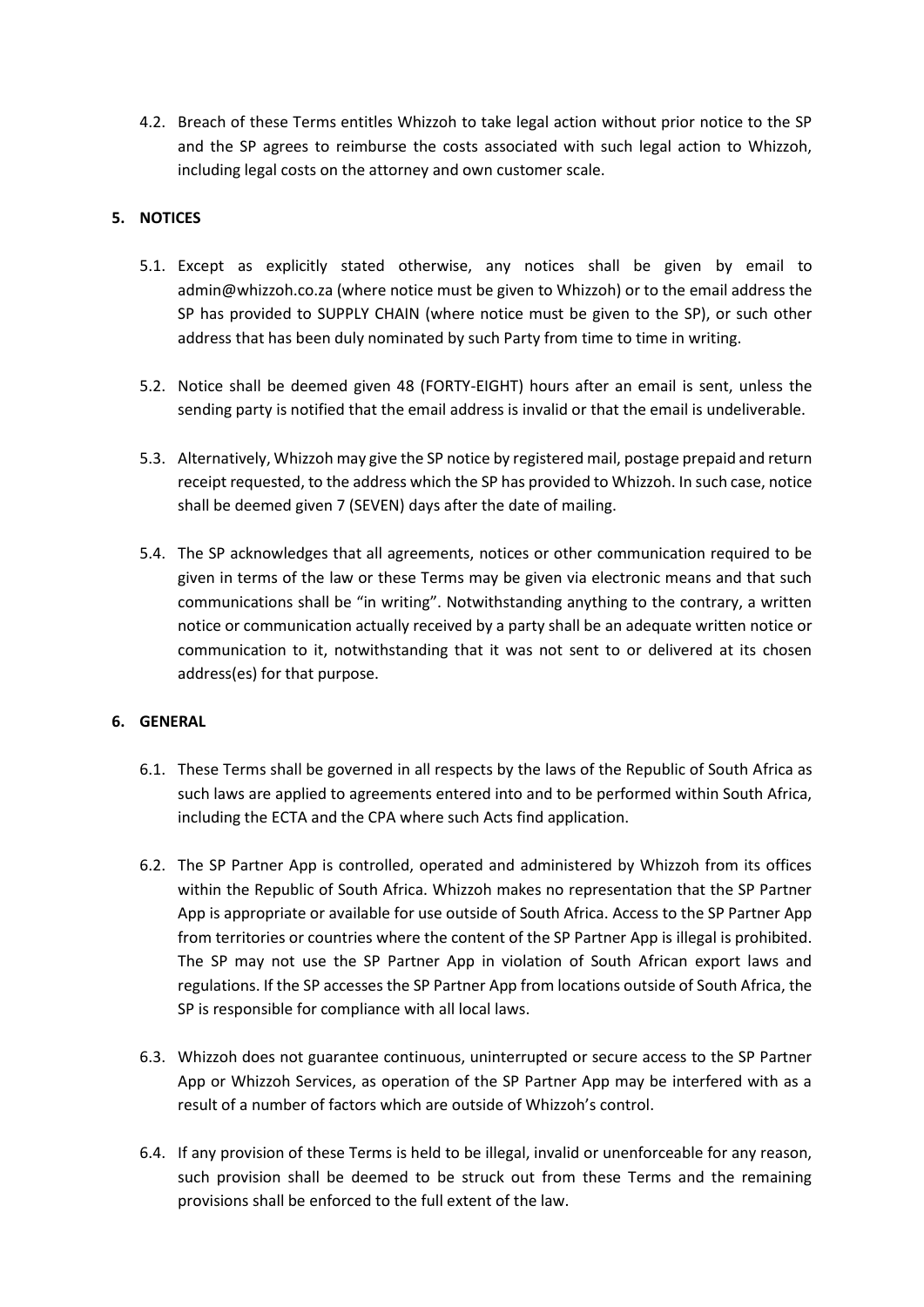- 6.5. Whizzoh's failure to act with respect to a breach by the SP or others does not constitute a waiver of Whizzoh's right to act with respect to subsequent or similar breaches.
- 6.6. The SP shall not be entitled to cede its rights or assign its rights or delegate its obligations in terms of these Terms to any third party without the prior written consent of Whizzoh.
- 6.7. Whizzoh shall be entitled to cede its rights or assign its rights or delegate its obligations in terms of these Terms to any third party without the prior written consent of the SP.
- 6.8. No party shall be bound by any express or implied term, representation, warranty, promise or the like not recorded herein, whether it induced the contract and/or whether it was negligent or not.
- 6.9. These Terms set forth the entire understanding and agreement between Whizzoh and the SP with respect to the subject matter hereof.

# **PART A: THE SP'S USE OF THE APP**

## **7. SP USER ACCOUNT**

- 7.1. Whizzoh makes services available to the SP through the use of the SP Partner App on the SP's mobile device.
- 7.2. In order to have access to the SP Partner App:
	- 7.2.1. The SP must register and maintain a user account ("Account") on the SP Partner App; and
	- 7.2.2. The SP must register and maintain an account with either or all parties on the SUPPLY CHAIN ("SUPPLY CHAIN Account") and be provided with a SUPPLY CHAIN ID.
- 7.3. Registration of an Account will require the SP's SUPPLY CHAIN ID and a username, as well as at least one employee contact and one vehicle.
- 7.4. The SP undertakes to provide accurate registration information and to keep such information up to date. Whizzoh reserves the right to, immediately and without notice, close Accounts that have been opened with inaccurate, stolen or false information.
- 7.5. Registration will also require the SP to supply the SP Partner App with a password ("Password"). The SP undertakes to keep the Password confidential and to immediately notify Whizzoh if the SP is aware or suspects that an unauthorised person has obtained access to the Password or if there has been unauthorised use of the Password. The SP acknowledges and agrees that Whizzoh will not be liable in the event that any unauthorised person uses or transacts on the SP Partner App due to a failure by the SP to maintain the confidentiality of the Password.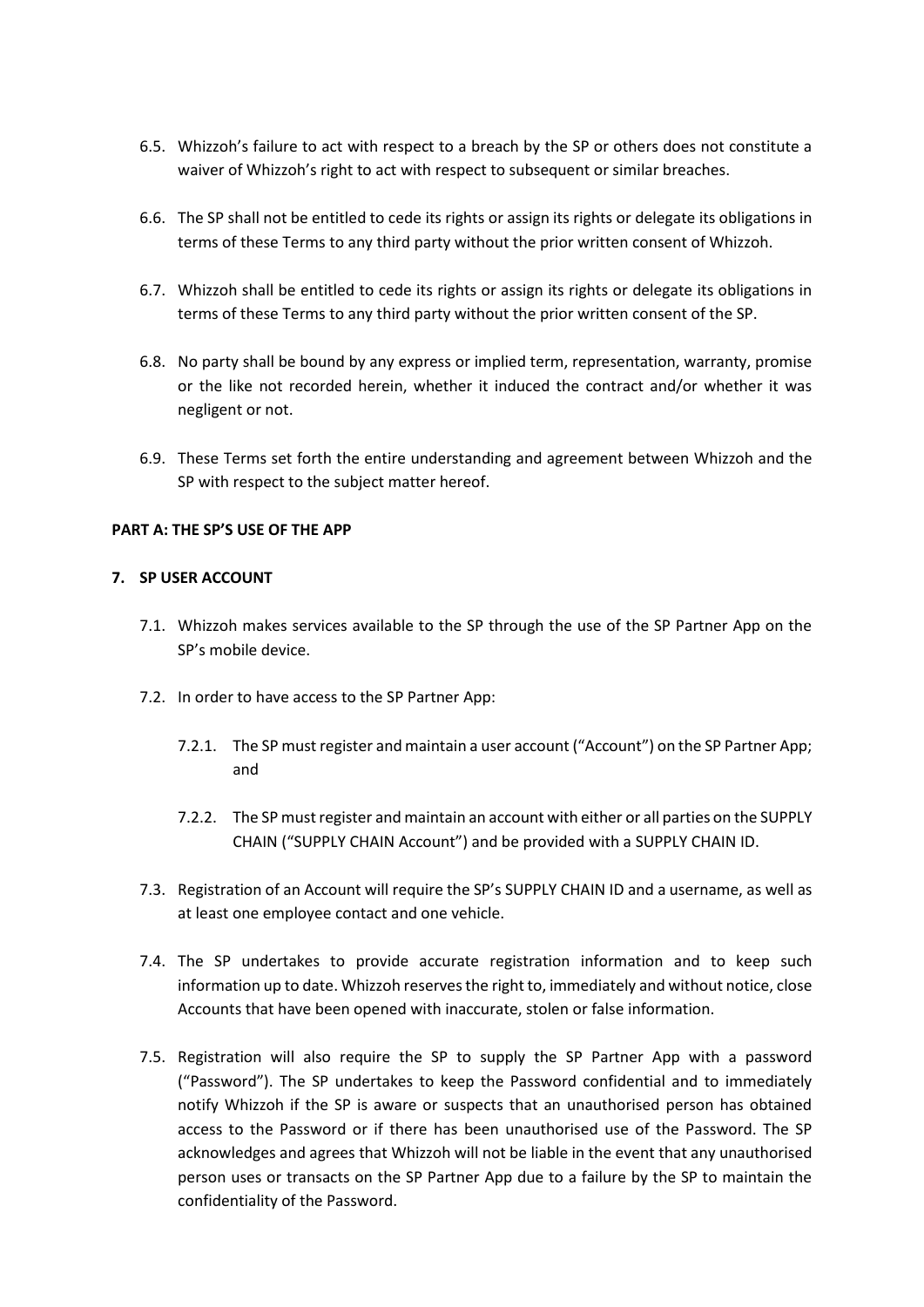- 7.6. The SP may not transfer the Account to any other person or entity.
- 7.7. The Account may not be used for unlawful purposes, and Whizzoh reserves the right, to immediately and without notice, close Accounts that have been opened for, have been used for, or are being used for unlawful purposes.
- 7.8. The SP consents to receipt of SMS messages to verify registration and for other administrative and promotional purposes. The SP is entitled to opt out of the promotional SMS messages.
- 7.9. The SP acknowledges that the SP Partner App will require notifications to be switched on, on the mobile device, to utilise the Whizzoh Services. The SP can elect to disable these notifications, but acknowledges and accepts that this will limit the SP's ability to use the SP Partner App.
- 7.10. The SP further acknowledges that the SP Partner App requires internet access through the SP's mobile device. It is the SP's responsibility to obtain the data network access necessary to facilitate communication of the mobile device with the Whizzoh server. The SP is responsible for all fees associated with mobile internet communications.

# **8. SUPPLY CHAIN ACCOUNT**

- 8.1. No SP shall have access to the SP Partner App unless it has registered its SUPPLY CHAIN Account and complied with all of SUPPLY CHAIN's requirements as updated from time to time. In the event that an SP's SUPPLY CHAIN Account is deregistered, the SP shall be automatically ineligible to use the SP Partner App.
- 8.2. Registration of its SUPPLY CHAIN Account requires information such as the SP's name, business name and registration number, business address, mobile number and bank account details. Suppliers will be required to meet the minimum requirements for registration on the SUPPLY CHAIN, which requirements vary per service type and which requirements may be amended from time to time.
- 8.3. The SP Partner App relies primarily on information provided by the SP to SUPPLY CHAIN and its relevant SUPPLY CHAIN Account. It is the sole responsibility of the SP to ensure that its information is kept up to date on its SUPPLY CHAIN Account, and the SP undertakes to immediately update its information upon any change.
- 8.4. The SP consents to Whizzoh accessing, receiving, using and processing its information as provided for purposes of its SUPPLY CHAIN Account, as well as any accreditation information, ratings and any other content ("SUPPLY CHAIN Information") for the purpose of facilitating transactions via the SP Partner App.
- 8.5. Neither Whizzoh, its Related or Associated parties, affiliates, shareholders, agents, consultants or employees shall be liable for any damages whatsoever, including without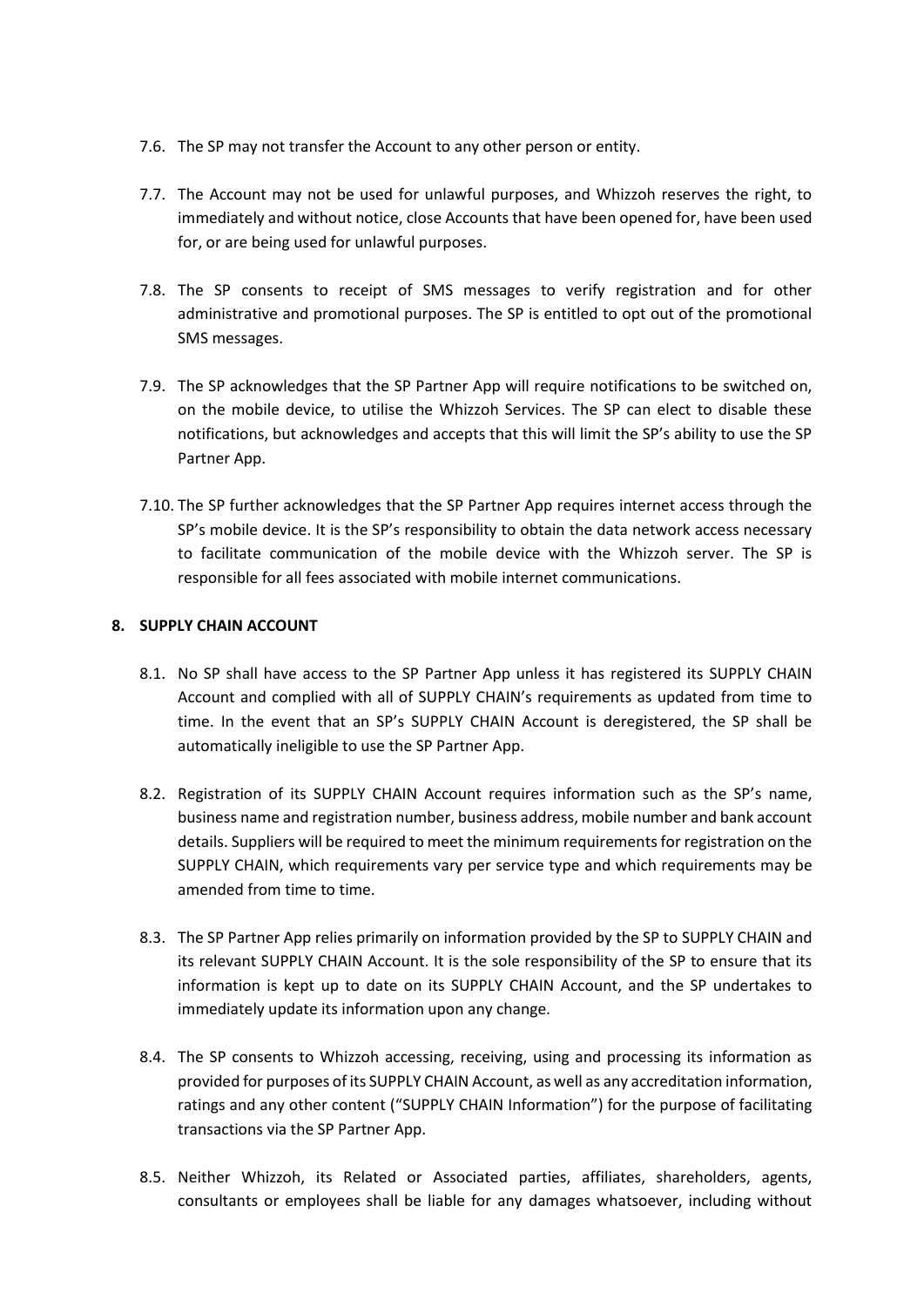limitation any direct, indirect, special, incidental, consequential or punitive damages, howsoever arising (whether in an action arising out of contract, statute, delict or otherwise) related to any failure of the SUPPLY CHAIN website or database or failure by the SP to provide correct or updated information and the SP utilises these services entirely at its own risk.

8.6. The SP acknowledges that Accreditation is a process conducted and maintained by SUPPLY CHAIN and that Whizzoh has no involvement whatsoever in such process.

## **9. SCOPE OF USE**

- 9.1. Whizzoh grants the SP a non-exclusive, non-transferable, limited and revocable (reversible) right to access, display, use and download the SP Partner App and any current and future content available through the SP Partner App ("the Content"), solely for the purposes of providing SP Services to Customers in accordance with this Agreement.
- 9.2. The SP hereby agrees that it shall not itself, nor through a third party:
	- 9.2.1. copy (other than for backup, archival or disaster recovery purposes), reproduce, translate, adapt, vary, modify, lease, licence, sub-licence, encumber or in any other way deal with any part of the SP Partner App or Content for any reason and in any manner, unless it is consistent with the intent and purpose of these Terms;
	- 9.2.2. decompile, disassemble or reverse engineer any portion of the SP Partner App;
	- 9.2.3. write and/or develop any derivative of the SP Partner App or any other software program based on the SP Partner App;
	- 9.2.4. modify or enhance the SP Partner App. In the event of an SP effecting any modifications or enhancements to the SP Partner App in breach of this clause, such modifications and enhancements shall be the property of Whizzoh;
	- 9.2.5. without Whizzoh's prior written consent, provide, disclose, divulge or make available to or permit the use of or give access to the SP Partner App by persons other than the SP;
	- 9.2.6. remove any identification, trademark, copyright or other notices from the SP Partner App;
	- 9.2.7. post or transmit, by means of reviews, comments, suggestions, ideas, questions or other information through the SP Partner App, any content which is unlawful, harmful, threatening, abusive, harassing, defamatory, vulgar, obscene, sexuallyexplicit, profane or hateful, or racially, ethnically or otherwise objectionable content of any kind; and/or
	- 9.2.8. notwithstanding anything contained to the contrary in these Terms, use the SP Partner App for any purpose other than for the purposes of providing SP Services to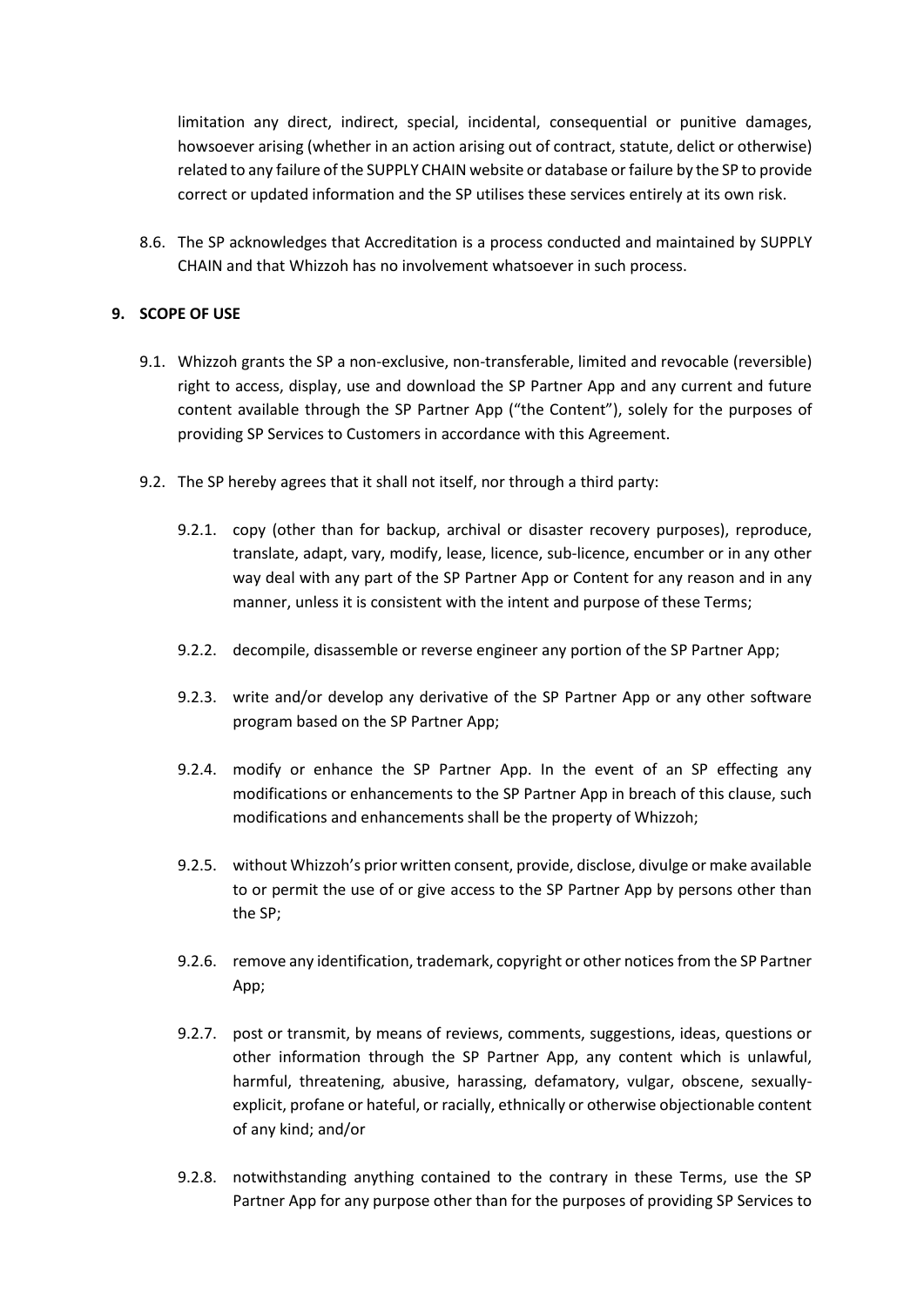Customers in accordance with this Agreement. Save as explicitly set out in these Terms, the SP Partner App and the Content may not be reproduced or otherwise exploited for any commercial purpose without the express prior written consent of Whizzoh.

- 9.3. Any unauthorised use terminates this license.
- 9.4. Whizzoh reserves the right to refuse service, terminate Accounts, remove or edit Content, or cancel orders in its sole discretion.
- 9.5. Whizzoh does not offer products or services to minors. If you are under the age of 18, you may not act upon any offers on the SP Partner App.

# **10. INTELLECTUAL PROPERTY**

- 10.1. For the purpose of this clause 10, "Intellectual Property Rights" means all and any of the rights in and to intellectual property of any nature whatsoever owned and/or controlled directly or under licence by Whizzoh, now or in the future, including without limitation, Whizzoh's rights, title and interest in and to all technology, source code/s, trade secrets, logos, systems, methods, trademarks, trade names, styles, insignia, designs, patents and copyright, and all similar proprietary rights which may subsist in any part of the world, whether registered or not.
- 10.2. All copyright and other Intellectual Property rights in all content, trademarks, software, data, material, including logos, databases, text, graphics, icons, hyperlinks, confidential information, designs, agreements, and multimedia works, published on or via the SP Partner App, including the Content ("Proprietary Material"), are the property of, or are licensed to Whizzoh and as such are protected from infringement by local and international legislation and treaties.
- 10.3. By submitting reviews, comments and/or any other content (other than personal information) to Whizzoh for posting on the SP Partner App, the SP automatically grants Whizzoh and its affiliates a non-exclusive, royalty-free, perpetual, irrevocable right and licence to use, reproduce, publish, translate, sub-license, copy and distribute such content in whole or in part worldwide, and to incorporate it in other works in any form, media, or technology now known or hereinafter developed, for the full term of any copyright that may exist in such content. Subject to this licence, the SP retains any and all rights that may exist in such content.
- 10.4. All rights not expressly granted are reserved and no right, title or interest in any proprietary material or information contained in the SP Partner App is granted to the SP.
- 10.5. Irrespective of the existence of copyright, the SP acknowledges that Whizzoh is the proprietor of all material on the SP Partner App (except where a third party is indicated as the proprietor), whether it constitutes confidential information or not, and that the SP has no right, title or interest in any such material.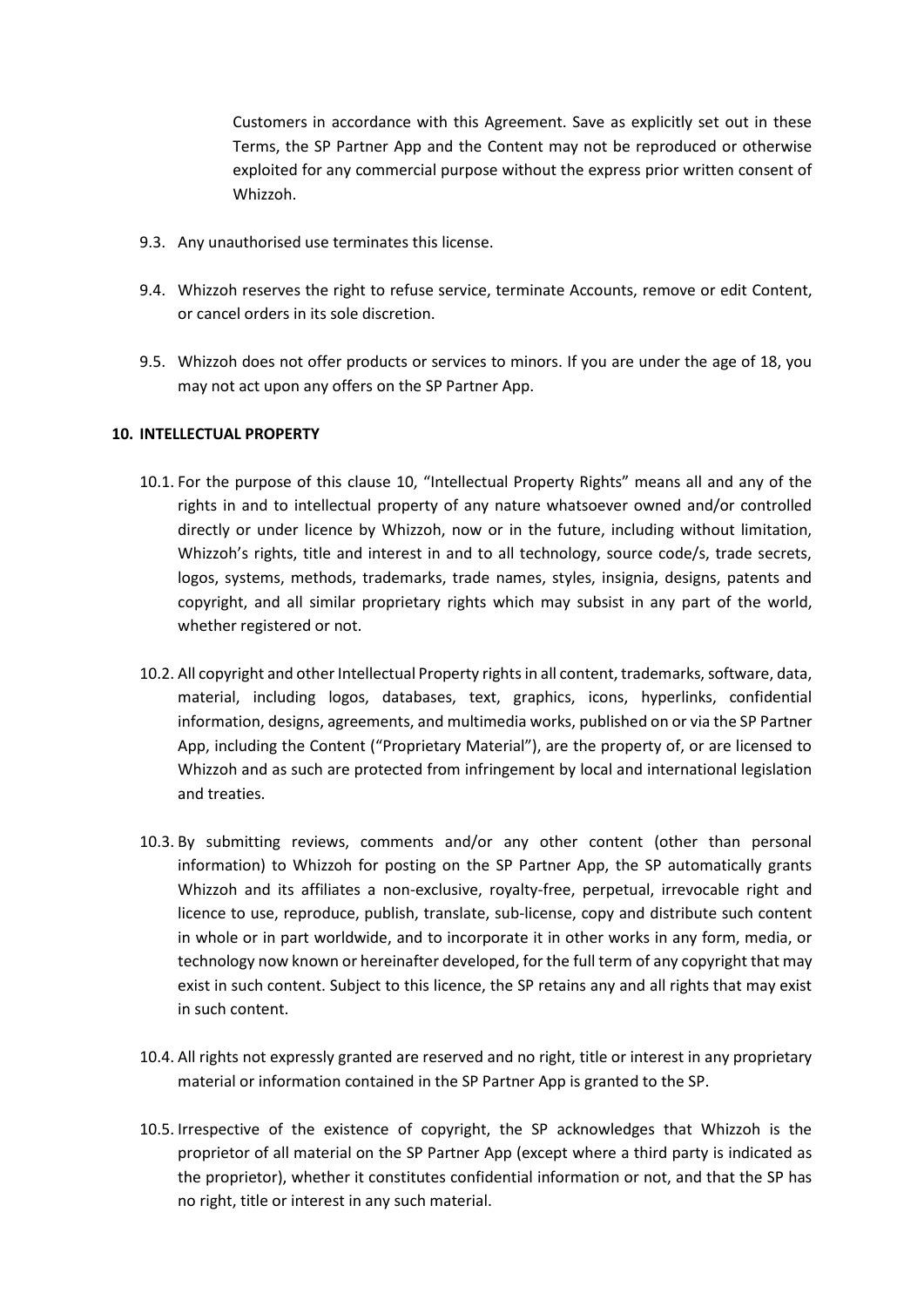### **11. LIMITATION OF LIABILITY**

- 11.1. The SP's use of the SP Partner App, the Content and any other information contained on the SP Partner App is entirely at the SP's own risk and the SP assumes full responsibility and risk of loss resulting from the use thereof.
- 11.2. Whizzoh makes no representations or warranties, whether express or implied, as to the accuracy, completeness or reliability of any information, data and/or content on the Whizzoh Customer or SP Partner Apps, including without limitation:
	- 11.2.1. Whizzoh does not warrant that the SP Partner App or information or downloads or Whizzoh Services provided in terms thereof shall be error free or that they shall meet any particular criteria of performance or quality. Whizzoh expressly disclaims all implied warranties, including without limitation, warranties of merchantability, fitness for a particular purpose, non-infringement, compatibility, security and accuracy;
	- 11.2.2. Whilst Whizzoh has taken reasonable measures to ensure the integrity of the SP Partner App and its contents, no warranty, whether express or implied, is given that any files, downloads or applications available via the SP Partner App are free of viruses, or any other data or code which has the ability to corrupt, damage or affect the operation of the SP's system; and
	- 11.2.3. Whizzoh disclaims any responsibility for the verification of any claims. Information published on the SP Partner App may be done so in the format in which Whizzoh receives it and statements from third parties are accepted as fact.
- 11.3. Whizzoh will make every effort to facilitate the SP Services by the SP to the Customer through the SP Partner App, however Whizzoh does not provide any guarantee or undertaking whatsoever as to the availability or acceptance of Calls and Bids by Customers. Whizzoh does not guarantee payment where the Customer payment is not received for any reason or where the service is rated less than three out of five by the Customer.
- 11.4. The SP Partner App and Whizzoh Services rely on the GPS of both the SP's as well as the Customer's mobile devices to assist in locating the SP's location and the Customer's address. Whizzoh cannot be held responsible for the failure of the GPS on any of these devices and can provide no guarantees with regard to the accuracy of GPS as provided by the respective mobile device.
- 11.5. The transmission of information via the internet, including without limitation email and via the SP Partner App, is susceptible to monitoring and interception. The SP bears all risk of transmitting information in this manner. Under no circumstances shall Whizzoh be liable for any loss, harm, or damage suffered by the SP as a result thereof. Whizzoh reserves the right to request independent verification of any information transmitted via email or via the SP Partner App and the SP consents to such verification should Whizzoh deem it necessary.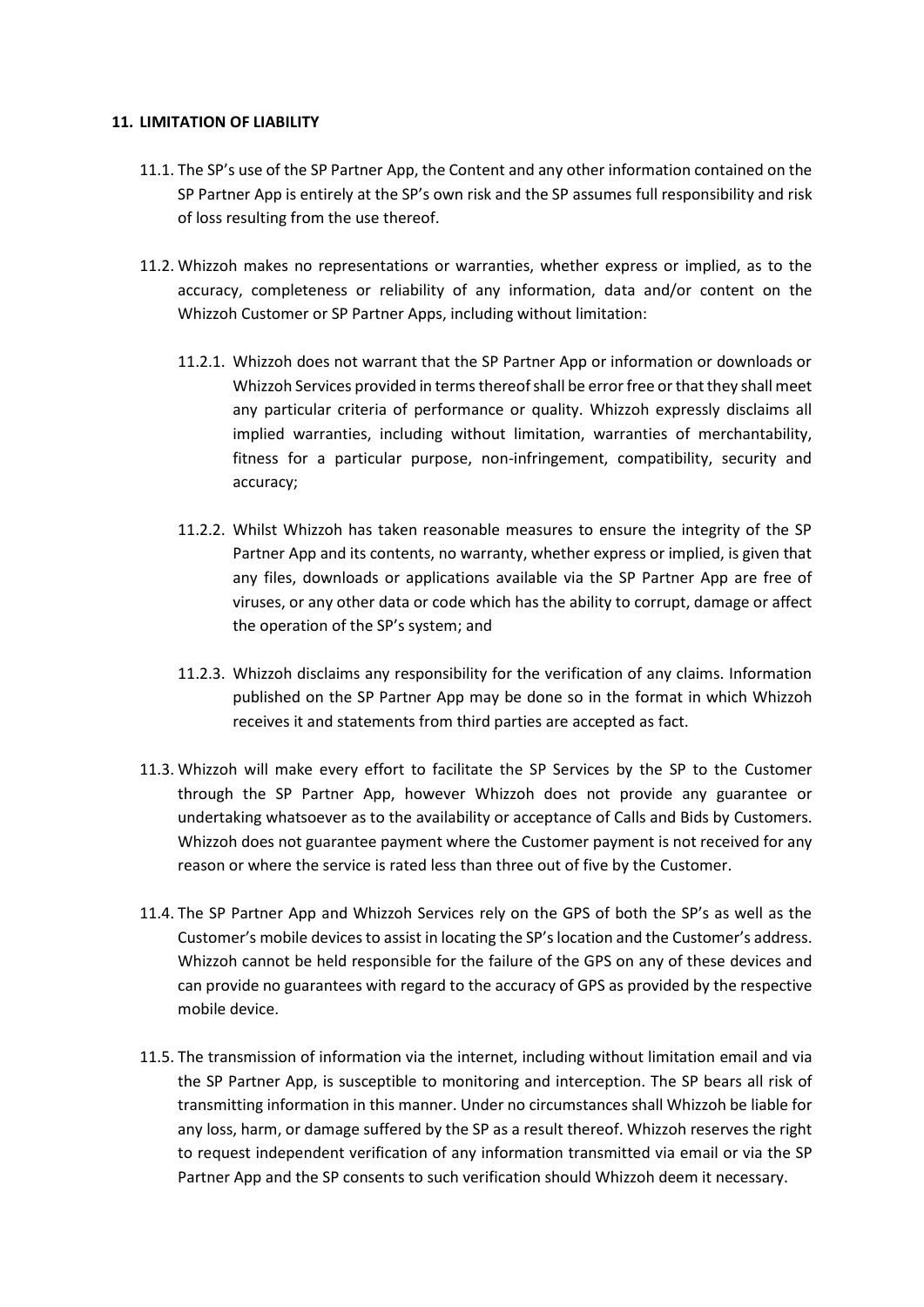- 11.6. To the extent permissible by law:
	- 11.6.1. Neither Whizzoh, its Related or Associated parties, affiliates, shareholders, agents, consultants or employees shall be liable for any damages whatsoever, including without limitation any direct, indirect, special, incidental, consequential or punitive damages, howsoever arising (whether in an action arising out of contract, statute, delict or otherwise) related to the use of, or the inability to access or use the content of the SP Partner App or any functionality thereof, or the information contained on the SP Partner App, even if Whizzoh knows or should reasonably have known or is expressly advised thereof.
	- 11.6.2. The liability of Whizzoh for faulty execution of the SP Partner App as well as all damages suffered by the SP, whether direct or indirect, as a result of the malfunctioning of the SP Partner App or Interactive Website shall be limited to Whizzoh rectifying the malfunction, within a reasonable time and free of charge, provided that Whizzoh is notified immediately of the damage or faulty execution of the SP Partner App. This liability shall fall away and be expressly excluded if the SP attempts to correct or allows third parties to correct or attempt to correct the SP Partner App without the prior written approval of Whizzoh. In no event shall Whizzoh be liable to the SP for loss of profits or for special, incidental, consequential or punitive losses or damages arising out of or in connection with the SP Partner App or its use or the delivery, installation, servicing, performance or use of it in combination with any other service.
	- 11.6.3. The SP hereby unconditionally and irrevocably indemnifies Whizzoh and agrees to hold Whizzoh free from all loss, damages, claims and/or costs, of whatsoever nature suffered or incurred by Whizzoh or instituted against Whizzoh as a direct or indirect result of:
		- 11.6.3.1. use of the SP Partner App by the SP;
		- 11.6.3.2. modification of the SP Partner App without the consent or knowledge of Whizzoh;
		- 11.6.3.3. failure by the SP to comply with any of the terms or any other requirements which Whizzoh may impose from time to time;
		- 11.6.3.4. the actions or requirements of any telecommunications authority or a supplier of telecommunications services or software; and
		- 11.6.3.5. any unavailability of, or interruption in, the service which is beyond the control of Whizzoh.

## **12. SP PRIVACY**

12.1. Whizzoh takes the SP's privacy seriously and is committed to protecting the SP's personal information. Whizzoh uses the Personal Information collected from the SP in accordance with this clause 12.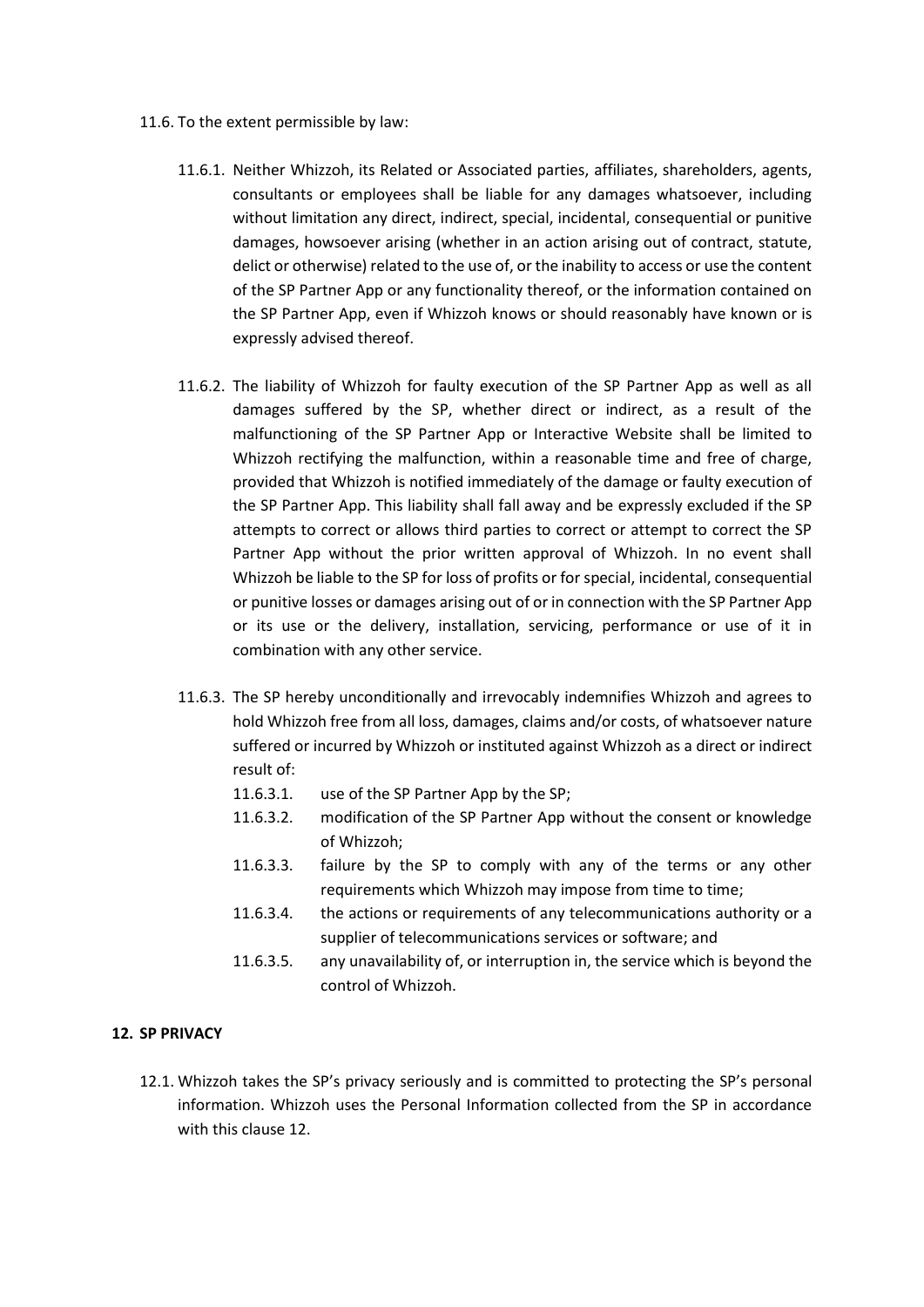- 12.2. Personal Information when used in this clause 12 means information that can identify the SP as an individual or is capable of identifying the SP. By Personal Information, Whizzoh does not mean general, statistical, aggregated or anonymised information.
- 12.3. The SP's use of the Services and the SP Partner App signifies the SP's consent to Whizzoh collecting and using the SP's Personal Information as specified below.
- 12.4. Personal Information is collected through the registration of an Account and as a result of communications between the SP and Whizzoh.
- 12.5. Personal Information is used to match the SP with a potential SP Service; to communicate the SP Bid to the Customer; to confirm that the SP Services have been delivered; to invite the Customer to provide a rating and comments on the SP; to effect payment to the SP when the SP Services have been completed; to validate the SP as a customer when using the SP Partner App; when providing help desk support to the SP; to prevent and detect criminal activity, fraud and misuse of or damage to the Whizzoh SP App, Whizzoh Services or networks and to prosecute those responsible; and to contact the SP for marketing purposes. The SP is entitled to opt-out of marketing communication.
- 12.6. The time periods for which Whizzoh keeps the SP's Personal Information may vary according to the use or purpose attached to the information. Unless there is a specific legal requirement requiring Whizzoh to keep the Personal Information, Whizzoh will not keep it for longer than necessary for the purpose for which the information was collected or for which it is to be processed.
- 12.7. Whizzoh will provide certain of the SP's personal information, such as the SP's name, contact telephone number and physical address to the Customer so that the SP may provide the SP Service, and the SP consents to the dissemination of its personal information for these purposes.

# **13. SECURITY**

- 13.1. In order to ensure the security and reliable operation of the SP Partner App to all Whizzoh's users, Whizzoh hereby reserves the right to take whatever action it may deem necessary to preserve the security, integrity and reliability of its network and back office applications.
- 13.2. The SP may not utilise the SP Partner App in any manner which may compromise the security of Whizzoh's networks or tamper with the SP Partner App in any manner whatsoever, which shall include without limitation, gaining or attempting to gain unauthorised access to the SP Partner App, or delivering or attempting to deliver any unauthorised, damaging or malicious code to the SP Partner App, all of which is expressly prohibited. Any person or entity which does so, or attempts to do so, shall be held criminally liable. Further, should Whizzoh suffer any damage or loss, civil damages shall be claimed by Whizzoh against the SP.
- 13.3. Any SP who commits any of the offences detailed in Chapter 13 of the Electronic Communications and Transactions Act 25 of 2002 ("ECTA") (specifically sections 85 to 88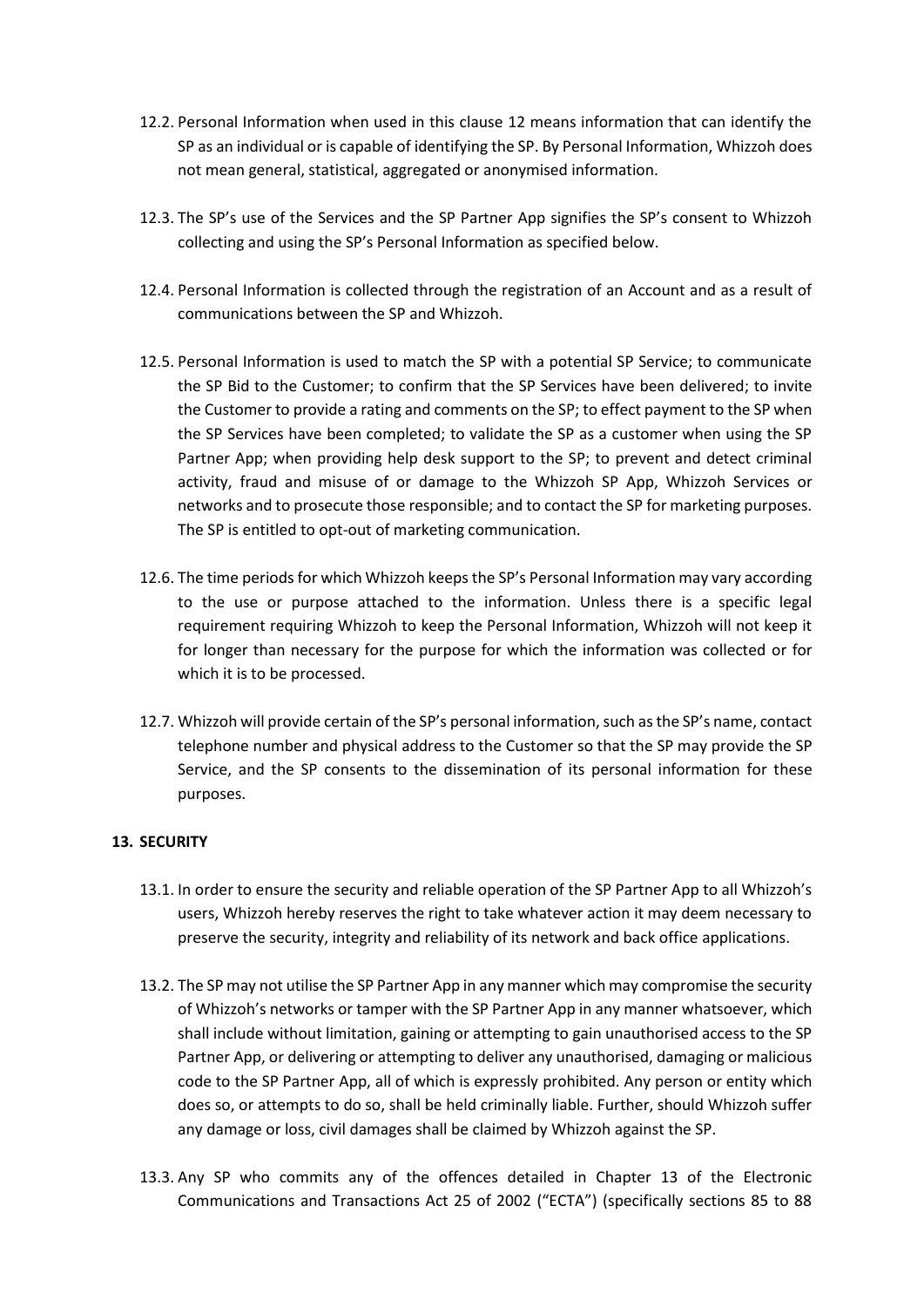(inclusive)) shall, notwithstanding criminal prosecution, be liable for all resulting liability, loss or damages suffered and/or incurred by Whizzoh and its affiliates, agents and/or partners.

# **14. COMPLIANCE WITH SECTION 43(1) OF ECTA**

In compliance with section 43(1) of the Electronic Communications and Transactions Act 25 of 2002, the following is noted:

- 14.1. Full name: Whizzoh (Proprietary) Limited
- 14.2. Registration number: 2014/144875/07
- 14.3. Physical address: 110 Conrad Drive, Craighall Park, Johannesburg, 2196
- 14.4. Email: info@whizzoh.co.za
- 14.5. Telephone number: 0861 944 996
- 14.6. Website address: www.whizzoh.co.za
- 14.7. Email address: admin@whizzoh.co.za
- 14.8. Registered at: The Companies and Intellectual Property Commission.

## **PART B: THE PROVISION OF SP SERVICES**

## **15. RELATIONSHIP BETWEEN THE PARTIES**

- 15.1. The SP acknowledges that Whizzoh is not the agent of the Customer. Whizzoh makes the Customer Services available to the Customer to facilitate the appointment by the Customer of an SP of its own choice.
- 15.2. The SP acknowledges that Whizzoh is not the agent or partner of the SP, and the SP is not the agent or partner of Whizzoh. The SP Services are provided by the SP to the Customer as an independent third party to Whizzoh, and the SP is not employed by Whizzoh.

## **16. SP'S DUTIES**

- 16.1. In providing the SP Services to the Customer, the SP undertakes to and warrants that it shall:
	- 16.1.1. comply with all relevant legislation in its dealings with the Customer, including the CPA and the ECTA;
	- 16.1.2. provide the SP Services in a prompt, professional, efficient, sober, courteous and workmanlike manner to the Customer while putting customer relations at the forefront of its service delivery;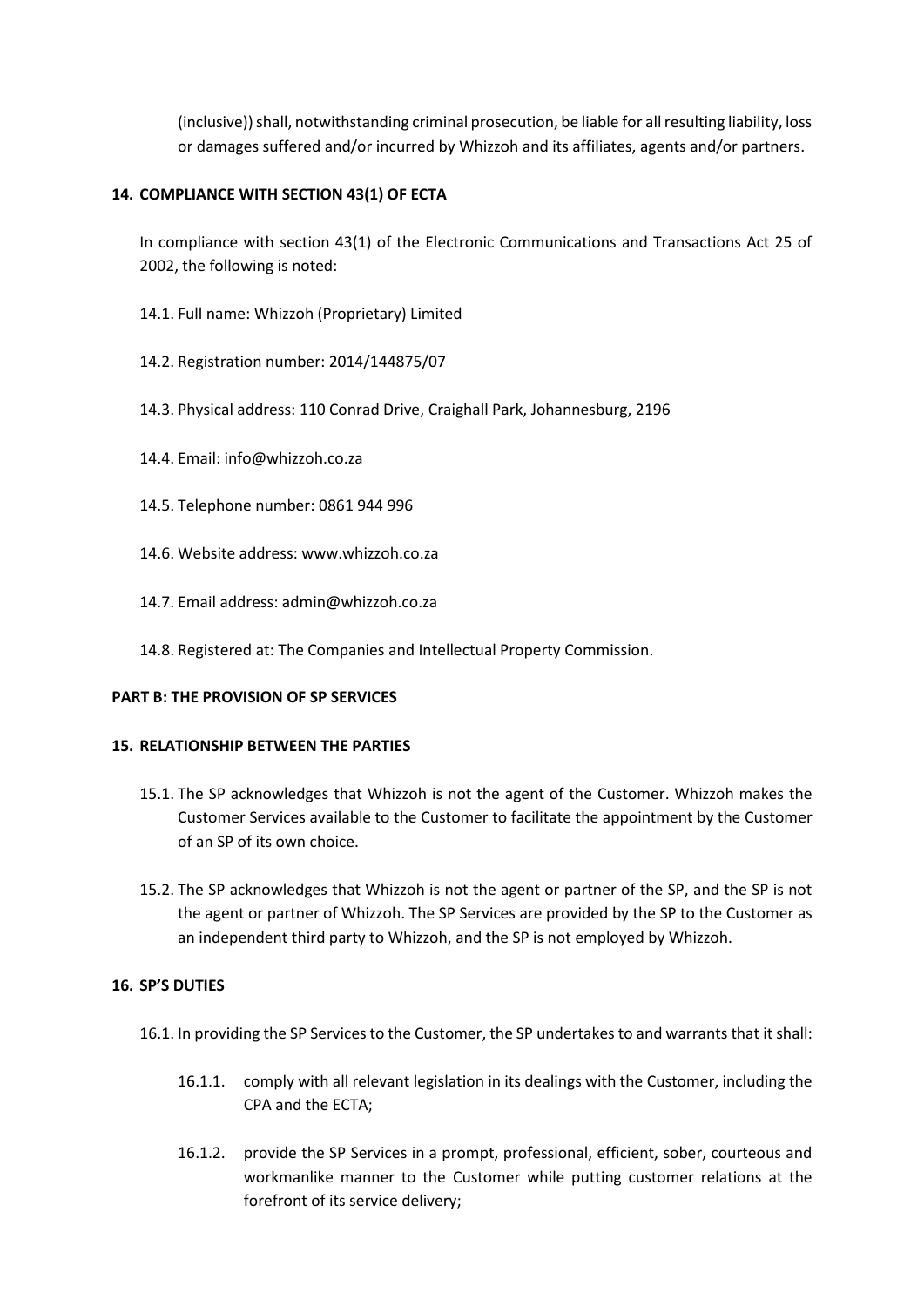- 16.1.3. provide the SP Services at the place where and at the time when communicated by the SP through the SP Partner App or as otherwise instructed by the Customer;
- 16.1.4. provide the SP Services only in accordance with the instructions issued to the SP;
- 16.1.5. promptly respond to Calls;
- 16.1.6. never accept a Call from or provide an SP Bid to a Customer if the SP is unable to perform the SP Services at the place where and at the time when instructed by the Customer, promptly and in a professional manner;
- 16.1.7. provide the Customer with an SP Bid via the SP Partner App for any future or additional repairs requested by the Customer;
- 16.1.8. hold and maintain all licenses and registrations necessary as may apply to its contracted trade or occupation, and to comply at all times with the relevant statutory requirements;
- 16.1.9. ensure that all employees, authorised representatives, agents and consultants engaged by it to provide the SP Services, have and maintain the necessary skills and expertise to provide the SP Services;
- 16.1.10. obtain and at all times maintain for the duration of this Agreement, comprehensive insurance with a registered insurer for an amount of minimum of R1 000 000 (ONE MILLION RAND), to insure against all insurable risks, all loss and damage relating to or arising from this Agreement and/or the performance of the SP Services by the SP and all employees, authorised representatives, agents and consultants engaged by it to provide the SP Services. The SP agrees to furnish Whizzoh with proof of insurance immediately upon request thereof by Whizzoh;
- 16.1.11. not do, permit or omit to do anything which will have the effect of prejudicing or infringing Whizzoh's or the Customer's reputation, interests or goodwill;
- 16.1.12. only advertise and promote Whizzoh's trade marks (including its logos) with Whizzoh's written consent;
- 16.1.13. immediately inform Whizzoh of any complaint made by a Customer, ensure every effort is made to resolve such a complaint without undue delay, and fully cooperate with Whizzoh and the Customer in the investigation and resolution of any dispute;
- 16.1.14. attend to any complaint received from a Customer whether verbally or by email in accordance with the Dispute Resolution Policy and inform Whizzoh in writing with an outcome and solution within 48 (FORTY-EIGHT) hours from becoming aware of the complaint.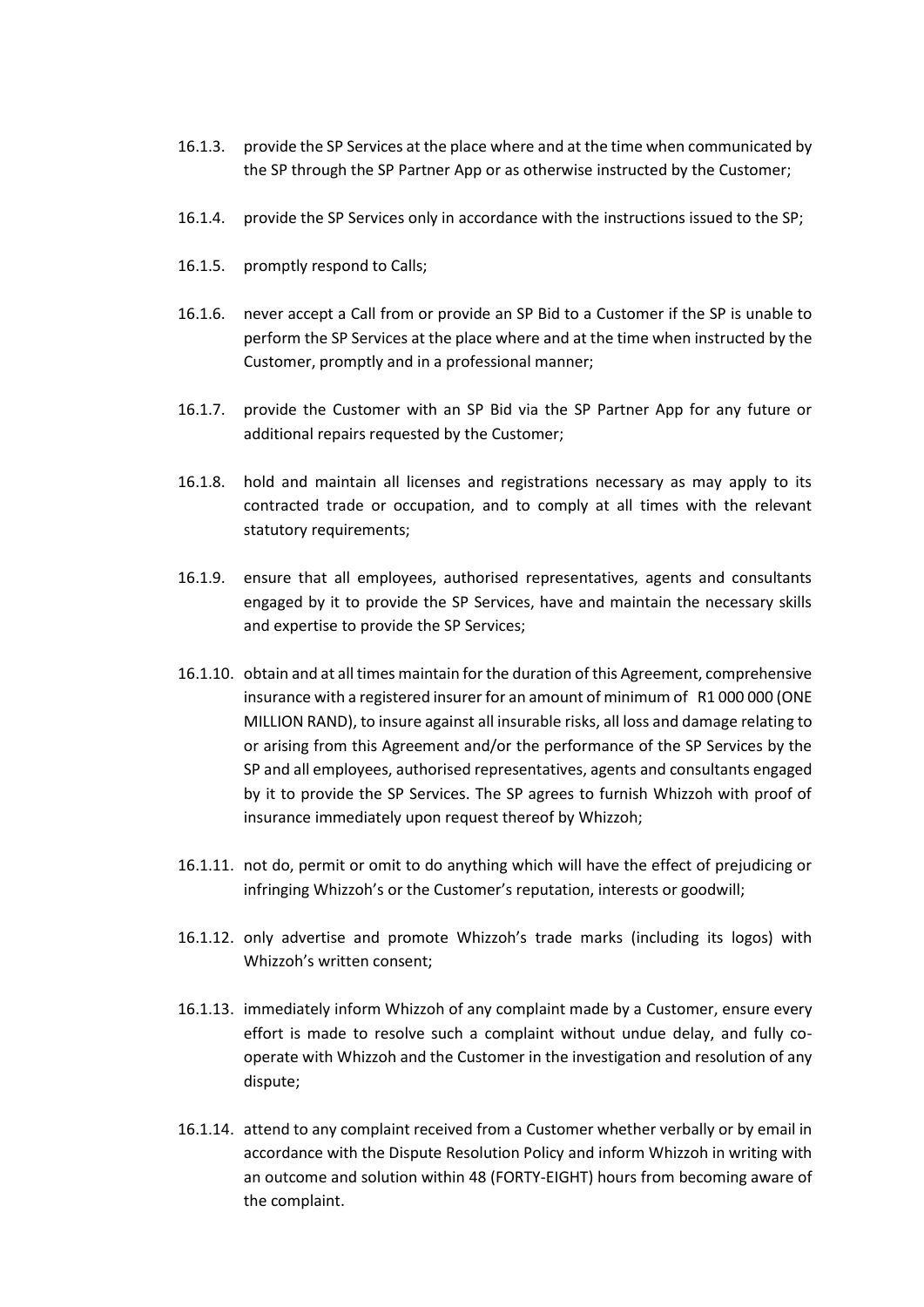- 16.1.15. charge rates per hour as agreed with the SUPPLY CHAIN and ensure all bids are provided at a reasonable rate and as agreed with the SUPPLY CHAIN.
- 16.1.16. agree that any service provided which are rated one (1) or two (2) out of five (5) by the Customer will be investigated by Whizzoh. Whizzoh may at its sole discretion declare that the services were not provided at the required standard and may withhold payment of fees. Whizzoh may at its sole discretion allow the Service Provider to provide the service to the satisfaction of the Customer, alternatively Whizzoh may appoint an alternative Service Provider. In the event that an alternative provider is appointed, the Service provider whose service was rated one (1) or two (2) out of five (5) will forfeit their fee. In the event that a User does not rate the service, Whizzoh reserves the right to investigate before making payment to the SP, the payment remains at the sole discretion of Whizzoh.
- 16.1.17. bids will be provided at reasonable rate and are not in excess of rates agreed with SUPPLY CHAIN, which rates may be amended from time to time.

## **17. SP AREAS**

- 17.1. The SP Areas are the areas nominated by the SP on its SUPPLY CHAIN Account as the areas where the SP is willing to provide services and receive Calls.
- 17.2. The SP is entitled to change and update the SP Areas at any time by logging on to its SUPPLY CHAIN Account.
- 17.3. The SP agrees not to charge any costs for travelling within the SP Areas unless such costs were specifically indicated by the SP on the SP Bid as accepted by the Customer.
- 17.4. The SP will not receive any Calls via the SP Partner App for work outside the SP Areas.
- 17.5. The SP agrees not to charge any costs for travelling in the event that the SP is directed to an area outside the SP Areas due to a failure of the GPS on the device of the SP and/or the Customer.

#### **18. ACCREDITATION AND RATINGS**

- 18.1. "Accreditation" means that the SP appears to SUPPLY CHAIN, after an inspection of the SP's premises and qualifications, to comply with the minimum regulations and qualifications necessary to provide the relevant SP Service competently and professionally. Whizzoh has no input in the Accreditation (or not) of an SP.
- 18.2. Notwithstanding Accreditation, access to the SP by the Customer via the SP Partner App and Customer App is for convenience purposes only and Whizzoh does not endorse the SP or its practices and operations.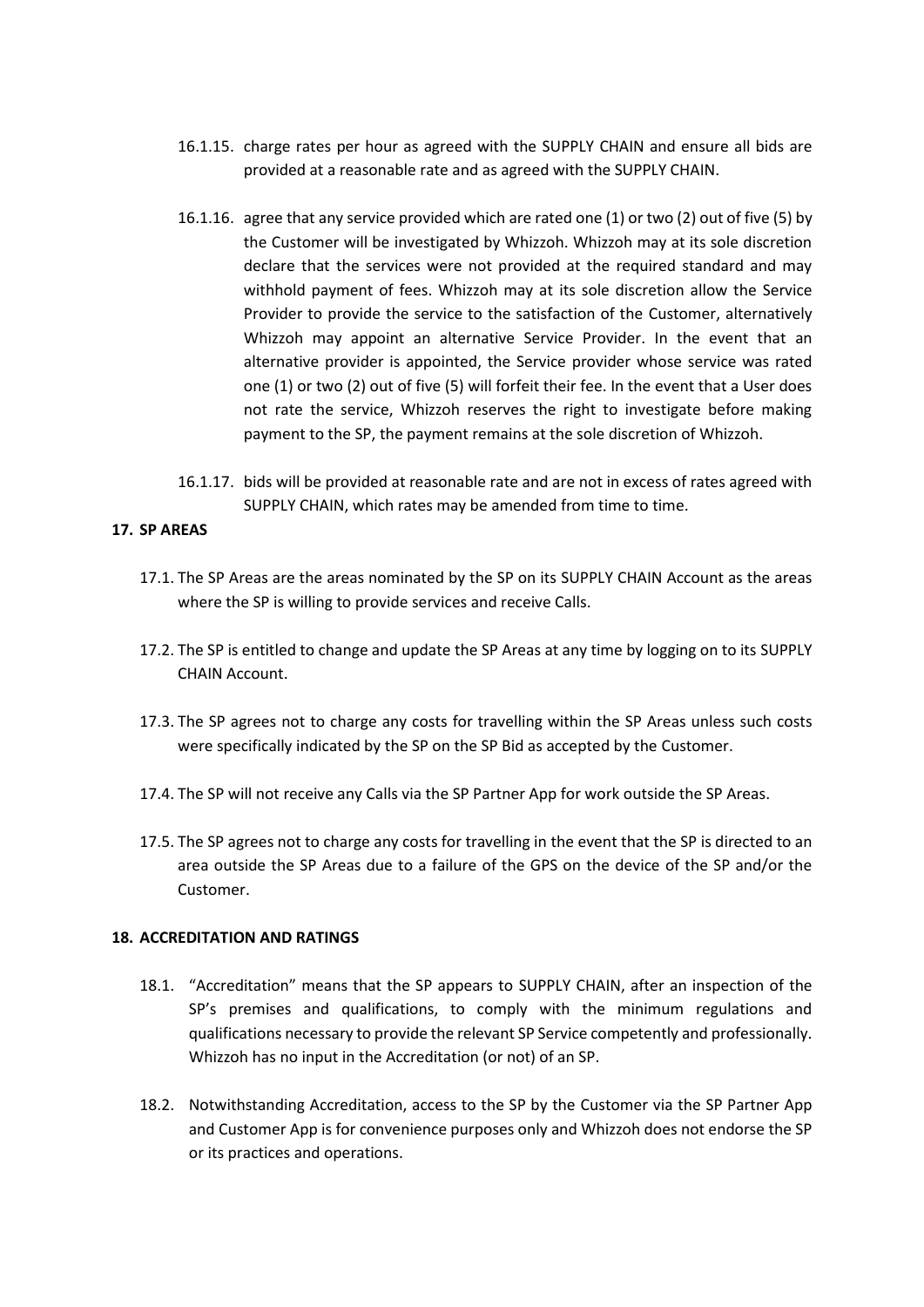- 18.3. While Whizzoh endeavours to provide access only to reputable service providers, Whizzoh will not accept responsibility or liability for the SP Services to be provided by the SP.
- 18.4. The "SP Rating" is the Customer Rating at the completion of the service / assistance.
- 18.5. Customers are required to rate the SP according to a scale of 1 to 5 upon completion of the SP Services.
- 18.6. The SP Rating is displayed to Customers on the Customer App to help the Customer select an SP.
- 18.7. The Customer Ratings and Comments are provided by Customers and Whizzoh has no control over such Content. The SP hereby expressly consents to publication of the Customer Ratings and Comments, and Whizzoh shall not be liable for any losses or damages to the SP that may arise due to publication of the Customer Ratings and Customer comments, including where such content is or may be harmful to the SP's reputation or goodwill.

### **19. RATES AND PAYMENT**

- 19.1. Bidding Process
	- 19.1.1. The SP is entitled to provide an SP Bid at any rate and in its own discretion, save that the SP Bid may not be less than the Standard Transaction Fee. That fee being 10% of the agreed rate per service type as well as 10% of all additional charges to the Customer including materials and labour. Minimum R50 (Fifty Rand) per transaction.
	- 19.1.2. Any costs which are anticipated by the SP when responding to a Call and for which the SP wishes to charge (such as a premium for after-hours labour, required equipment, spare parts and additional travelling) must be clearly specified in the SP Bid when responding to a Customer's Call.
	- 19.1.3. If it transpires that the work required exceeds the scope initially quoted for or initially set out in the Call, the SP shall not conduct the work unless a further quote is provided to and accepted and paid by the Customer via the SP Partner App and the Customer App.
- 19.2. Invoice Process: No Group Benefit
	- 19.2.1. Whizzoh shall issue an invoice to the Customer for the total costs as agreed to by the Customer in the accepted SP Bid.
	- 19.2.2. Whizzoh shall issue an invoice to Whizzoh on behalf of the SP for the Net Incident Fee.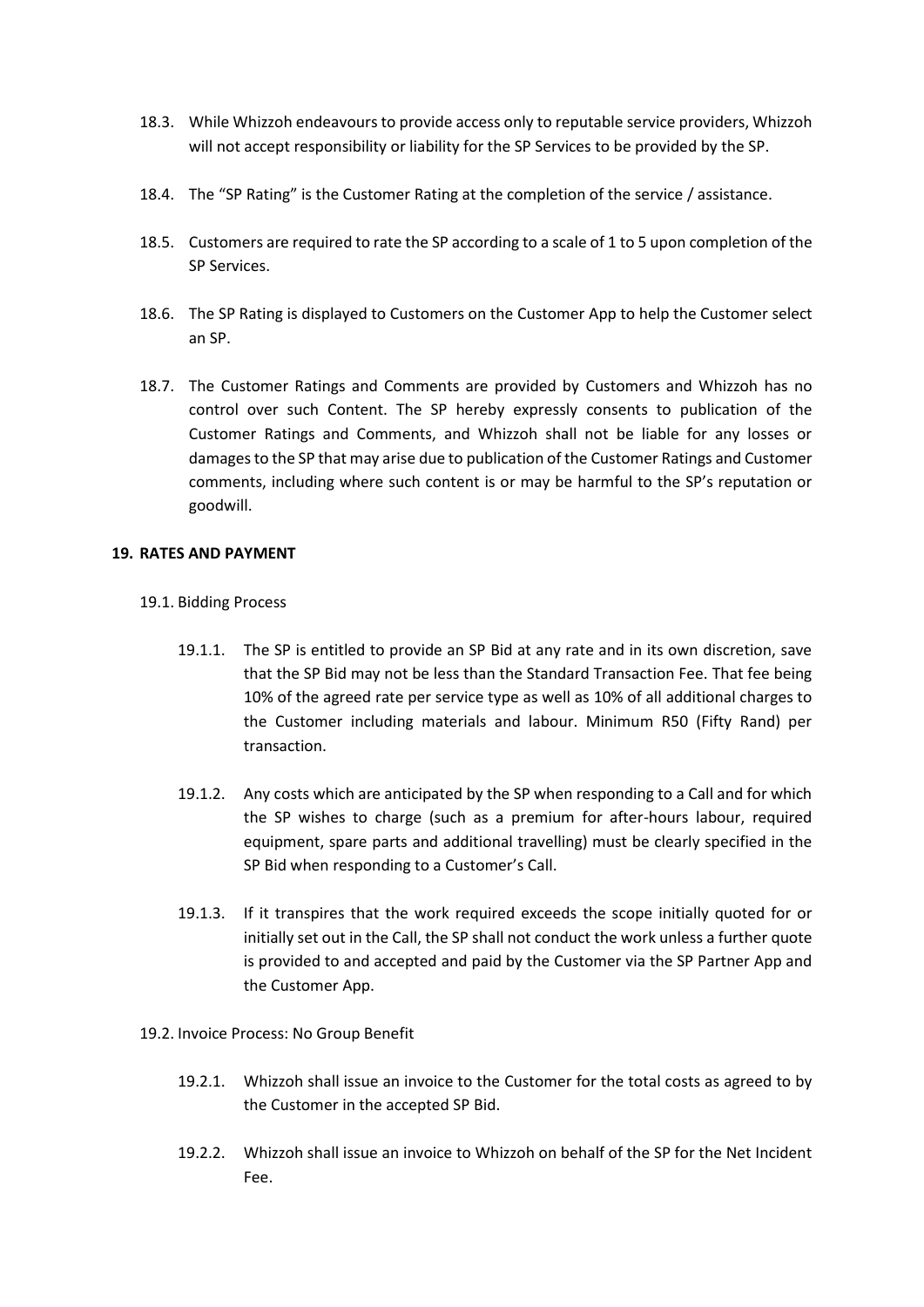#### 19.3. Invoice Process: Group Benefit

- 19.3.1. Whizzoh shall issue an invoice to the Customer for the total costs as agreed to by the Customer in the accepted SP Bid, less the Group Rate.
- 19.3.2. Whizzoh shall issue an invoice to the Customer Group Scheme for the Group Rate.
- 19.3.3. Whizzoh shall issue an invoice to Whizzoh on behalf of the SP for the Net Incident Fee.
- 19.4. Payment Process
	- 19.4.1. Payment is processed and facilitated via the Customer App and SP Partner App.
	- 19.4.2. Payment by the Customer and/or the Customer Group Scheme will be processed by Whizzoh upon completion of the SP Services by the SP, as noted by the Customer on the Whizzoh Customer App and by the SP on the SP Partner App. Whizzoh will process payment from the Customer and/or the Customer Group Scheme of the full amount of the SP Bid or Group Benefit, as the case may be.
	- 19.4.3. Payment will be made by the Customer via the Customer App only, online by credit card, debit card or Instant EFT. The SP may not accept any payment from the Customer. Acceptance by the SP of payment by a Customer by any other means than the SP Partner App shall constitute a material breach of this Agreement, and in addition to any rights of Whizzoh in terms of this Agreement or otherwise in law, the SP shall be liable for a penalty of R 500.00 for every such incidence of circumvention, which penalty shall be payable to Whizzoh upon demand. In addition, the Supplier may be removed from the SUPPLY CHAIN panel at the sole discretion of the SUPPLY CHAIN.
	- 19.4.4. Payment will be made to the SP via the SP Partner App only. The SP will receive the Net Incident Fee only, after the Standard Transaction Fee has been deducted and paid to Whizzoh. If the SP Bid does not cover the Standard Transaction Fee, or if a payment is reversed due to a dispute by the Customer, the SP will be liable to pay the Standard Transaction Fee to Whizzoh on demand.
	- 19.4.5. Subject to 19.4.6, Whizzoh shall process payment of the Nett Incident Fee into the bank account nominated by the SP in its Account to the extent reasonably possible within 3 (THREE) Business Days after payment has been received from the Customer via the Customer App and/or the Customer Group Scheme, less the Settlement Discount less transaction fee payable to Whizzoh.
	- 19.4.6. Payment to the SP will be suspended pending resolution of any complaint or dispute lodged by the Customer with Whizzoh before the expiry of 3 (THREE) Business Days from the date of payment by the Customer.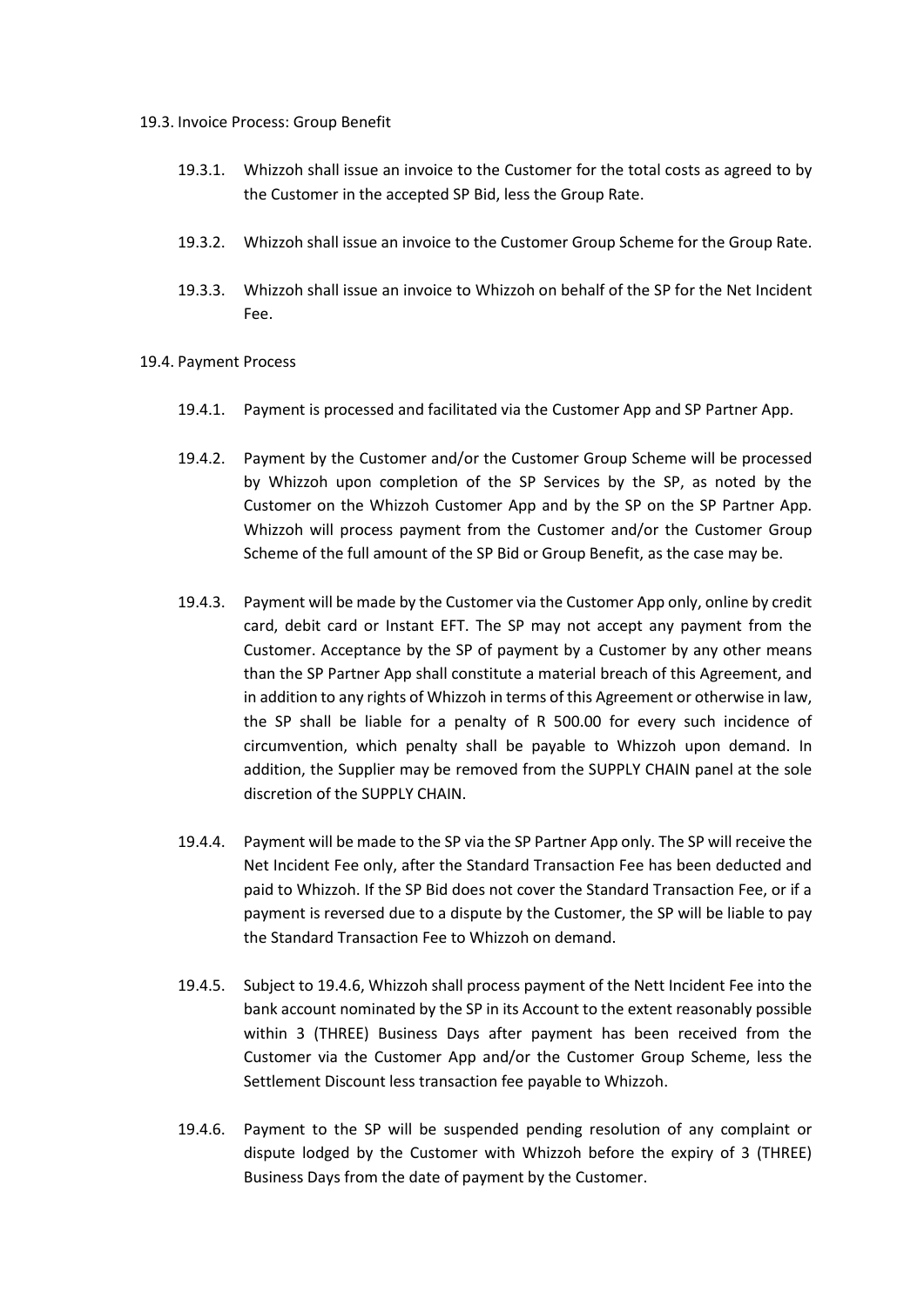- 19.5. Subject to the provisions of the CPA where applicable, if the Customer, through no fault of the SP, cancels the booking made via the Customer App and the SP Partner App:
	- 19.5.1. before the SP's representative has been dispatched, no cancellation fee will be processed by Whizzoh;
	- 19.5.2. after the SP has dispatched a representative and such representative is indicated on the SP Partner App as being en route, the cancellation shall be subject to a cancellation penalty of R 300.00 (Three Hundred Rand), which charge shall be levied automatically upon cancellation by the Customer.
	- 19.5.3. once the SP representative has arrived on site the cancellation fee shall be equal to the full amount invoiced by the SP and accepted by the Customer, which charge shall be levied automatically upon cancellation by the Customer.
- 19.6. Save where Whizzoh has entered into an agreement to the contrary with a Customer Group Scheme, all transactions processed by Whizzoh, whether for completed work, cancellations, or otherwise, shall also be subject to the Standard Transaction Fee which shall be deducted from the charge levied on the Customer prior to payment of the balance to the SP.
- 19.7. If the Customer holds a valid membership of a Customer Group Scheme, and the Customer has duly registered his membership with the Customer Group Scheme using the Whizzoh Customer App:
	- 19.7.1. Whizzoh will facilitate payment by the Customer Group Scheme of the charges incurred by the SP Services at the Group Rates to the value of the minimum benefits available to the Customer in terms of the Customer Group Scheme ("the Minimum Benefits") or any additional amount approved in writing by the Customer Group Scheme;
	- 19.7.2. Whizzoh will clearly indicate to the SP on the SP Partner App or via the Whizzoh Contact Centre at the time of each call what Minimum Benefits are available to the Customer;
	- 19.7.3. The SP shall only be entitled to charge for the SP Services at the Group Rate and subject to the Minimum Benefits and any accepted Bid, unless the Customer agrees to pay the balance where a higher rate is proposed.
	- 19.7.4. The SP shall not perform any further work outside of the work covered by the Minimum Benefits, unless a quote is provided to and accepted by the Customer via the SP Partner App and Customer App. The Customer is personally liable for any additional or co-payments in excess of the Minimum Benefits.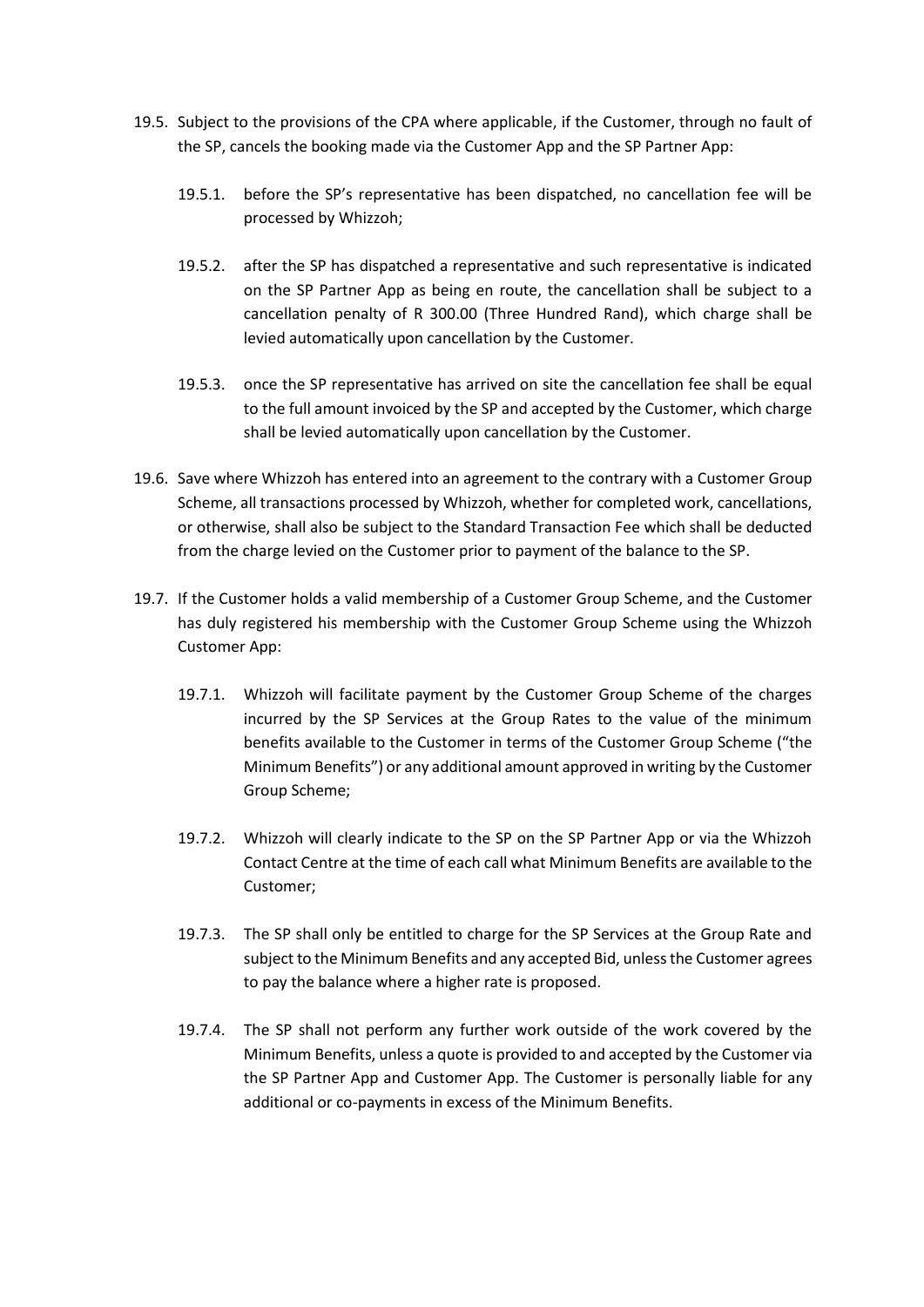#### **20. LIMITATION OF LIABILITY**

- 20.1. The SP hereby confirms and agrees neither of Whizzoh, its Related or Associated parties, affiliates, shareholders, agents, consultants or employees shall be liable for any damages whatsoever, including without limitation any direct, indirect, special, incidental, consequential or punitive damages, howsoever arising (whether in an action arising out of contract, statute, delict or otherwise) related to the SP Services, and that the SP will be solely responsible and liable for all and any claims from the Customer arising from or in connection with the SP Services.
- 20.2. The SP hereby unconditionally and irrevocably indemnifies Whizzoh and agrees to hold Whizzoh free from all loss, damages, claims and/or costs of whatsoever nature suffered by or brought against or incurred by Whizzoh arising from or in connection with the SP Services. This includes any reversal of payments due to a dispute by the Customer.
- 20.3. The SP agrees that Whizzoh shall not be held liable, directly or indirectly, in any way for any loss or damage of any kind incurred by the Customer as a result of any dealings with, instructions to, or presence of the SP, nor any loss or damage of any kind incurred by the SP as a result of any dealings with, instructions from, or presence of the Customer. Any dealings that the SP may have with the Customer, are at their own risk and solely as between the Customer and the SP.
- 20.4. Whizzoh may display or use information of third parties on the SP Partner App. Whizzoh has no control over this information and makes no representations or warranties of any nature as to its accuracy, appropriateness or correctness. The SP agrees that such information is provided "as is" and that Whizzoh shall not be liable for any losses or damages that may arise from the SP's reliance on it, howsoever these may arise.

## **21. COMPLAINTS AND DISPUTES**

- 21.1. By accepting these Terms, the SP agrees and subscribes to the current version of the Whizzoh Dispute Resolution Policy clause 25.
- 21.2. If the Customer is not satisfied with the delivery of the SP Service, the Customer has the right to lodge a complaint through the Customer App, by placing a call to the Whizzoh Contact Center or by email to admin@whizzoh.co.za.
- 21.3. If the SP is not satisfied with the conduct of the Customer, the SP has the right to lodge a complaint through the SP Partner App, by placing a call to the Whizzoh Contact Center, or by email to admin@whizzoh.co.za.
- 21.4. In the event a complaint is lodged by the Customer before the expiry of 3 (THREE) Business Days after payment by the Customer, and within Whizzoh's sole discretion, payment to the SP will be suspended pending resolution of any complaint.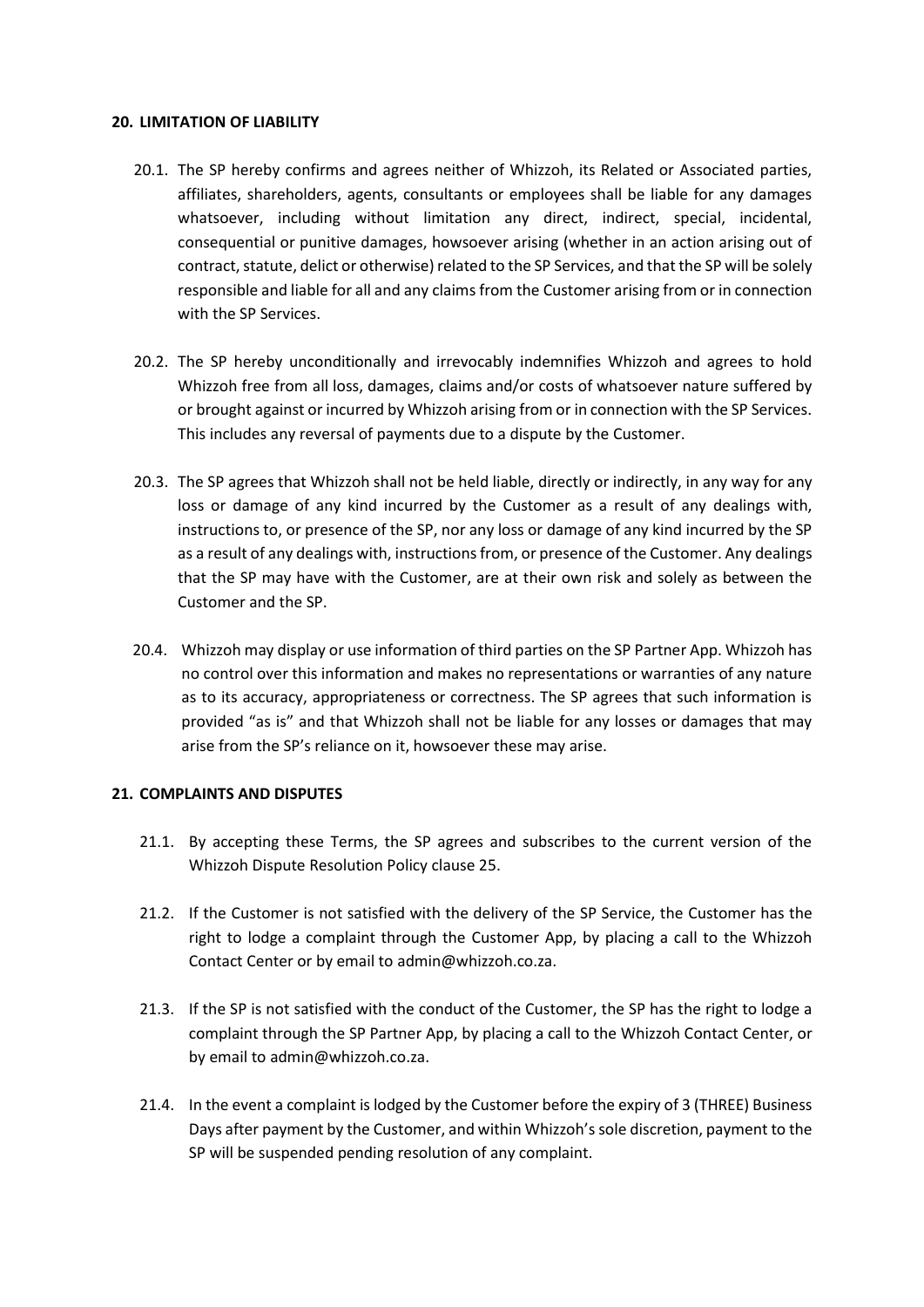21.5. The Whizzoh Dispute Resolution Policy does not exclude or restrict any rights of the Customer or SP exercisable against the other in terms of the CPA and ECTA.

# **22. CUSTOMER PRIVACY**

- 22.1. Whizzoh takes the Customer's privacy seriously and is committed to protecting the Customer's Personal Information.
- 22.2. Personal Information when used in this clause 22 means information that can identify the Customer as an individual or is capable of identifying the Customer. By Personal Information, Whizzoh does not mean general, statistical, aggregated or anonymised information.
- 22.3. Personal Information of the Customer is collected through the Whizzoh Customer App and as a result of communications between the Customer and Whizzoh and is thereafter provided to the SP for the purpose of rendering the SP Services.
- 22.4. The SP undertakes to use the Personal Information only for the purposes as required, namely to provide the SP Services to the Customer.
- 22.5. The SP undertakes that it will not keep the Personal Information for longer than necessary for the purpose for which the information was collected or for which it is to be processed.

## **23. COMPLIANCE WITH THE CPA**

- 23.1. The SP undertakes to comply fully with the CPA where such Act finds application between the SP and the Customer.
- 23.2. In particular, and only where the such section of the CPA finds application between the SP and the Customer.
- 23.3. Right to cancel an advance booking (Section 17 CPA): The SP will honour the Customer's right to cancel any booking made for the provision of SP Services and shall be entitled to charge the Customer a reasonable cancellation penalty subject to the provisions of section 17 and clause 19.5.
- 23.4. Duty to perform SP Services at the agreed time and place (Section 19 CPA): The SP undertakes to perform the SP Services on the date and time, and at the place nominated by and agreed with the Customer. The SP acknowledges that upon its failure to perform the SP Services at the agreed time and place, the Customer may (a) accept the performance of the SP Services at the location, date and time tendered by the SP; (b) require the performance of the SP Services at the agreed location, date and time, if that date and time have not yet passed; or (c) cancel the agreement without penalty, treating any performed services as unsolicited goods or services in accordance with section 21 of the CPA.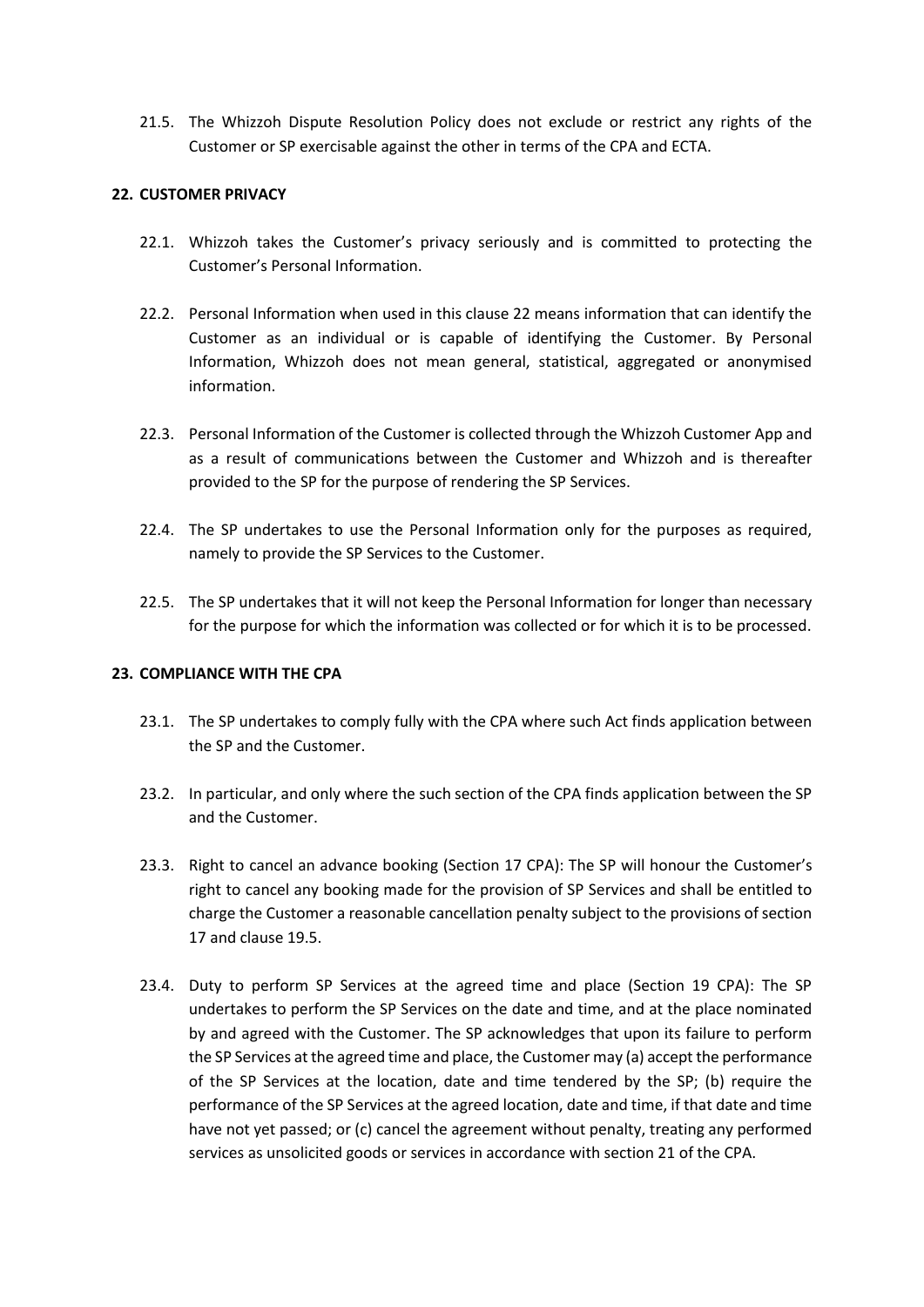- 23.5. Duty to charge advertised price (Section 23): The SP may not require the Customer to pay a price for the SP Services higher than the advertised price.
- 23.6. Duty to provide a sales record (Section 26): The SP must provide the Customer with a written record of the transaction in terms of which the SP Services are supplied.
- 23.7. Prohibition of overbooking or overselling (Section 47): If the SP commits to providing SP Services but fails to provide the Services because of insufficient capacity, the SP is liable for the damages suffered by the Customer due to the SP's breach of the contract, unless (a) the SP secured (at its own risk) an appropriate alternative person to provide the Services or (b) the shortage of capacity is due to circumstances beyond the SP's control as contemplated in Section 47.
- 23.8. Right to demand quality service (Section 54): The Customer has a right to (a) the timely performance and completion of the SP Services, and timely notice of any unavoidable delay in the performance of the SP Services; (b) the performance of the SP Services in a manner and quality that persons are generally entitled to expect; (c) the use, delivery or installation of goods that are free of defects and of a quality that persons are generally entitled to expect, if any such goods are required for performance of the SP Services; and (d) the return of any property or control over any property of the Customer in at least as good a condition as it was when the Customer made it available to the SP for the purpose of performing the SP Services, having regard to the circumstances of the supply, and any specific criteria or conditions agreed between the SP and the Customer before or during the performance of the services. If the SP fails to perform a SP Services to the required standards, the Customer may require the SP to either (a) remedy any defect in the quality of the SP Services performed or goods supplied; or (b) refund to the Customer a reasonable portion of the price paid for the SP Services performed and goods supplied, having regard to the extent of the failure.
- 23.9. Warranty on repaired parts (Section 57): The SP warrants every new or reconditioned part installed during the SP Services, and the labour required to install it, for a minimum period of three months after the date of installation or such longer period as the SP may specify in writing.
- 23.10. Return of parts removed (Section 67): The SP must (a) retain any parts or components removed from the Customer's property in the course of the SP Services; (b) keep those parts or components separate from parts removed from other goods or property; and (c) return those parts or components to the Customer in a reasonably clean container, unless the Customer declined the return of any such parts or materials.
- 23.11. Quotes (Section 15): The SP may not charge for the SP Services unless (a) the SP has provided the Customer with a quote specifying the total amount that will be charged and how it has been calculated, the nature and extent of the work, and the time period for which the quote is valid; and the Customer has accepted the quote; or (b) the Customer declined a quote; or (c) the Customer pre-authorised work up to a specified maximum and the work does not exceed the maximum. The SP may not charge the Customer for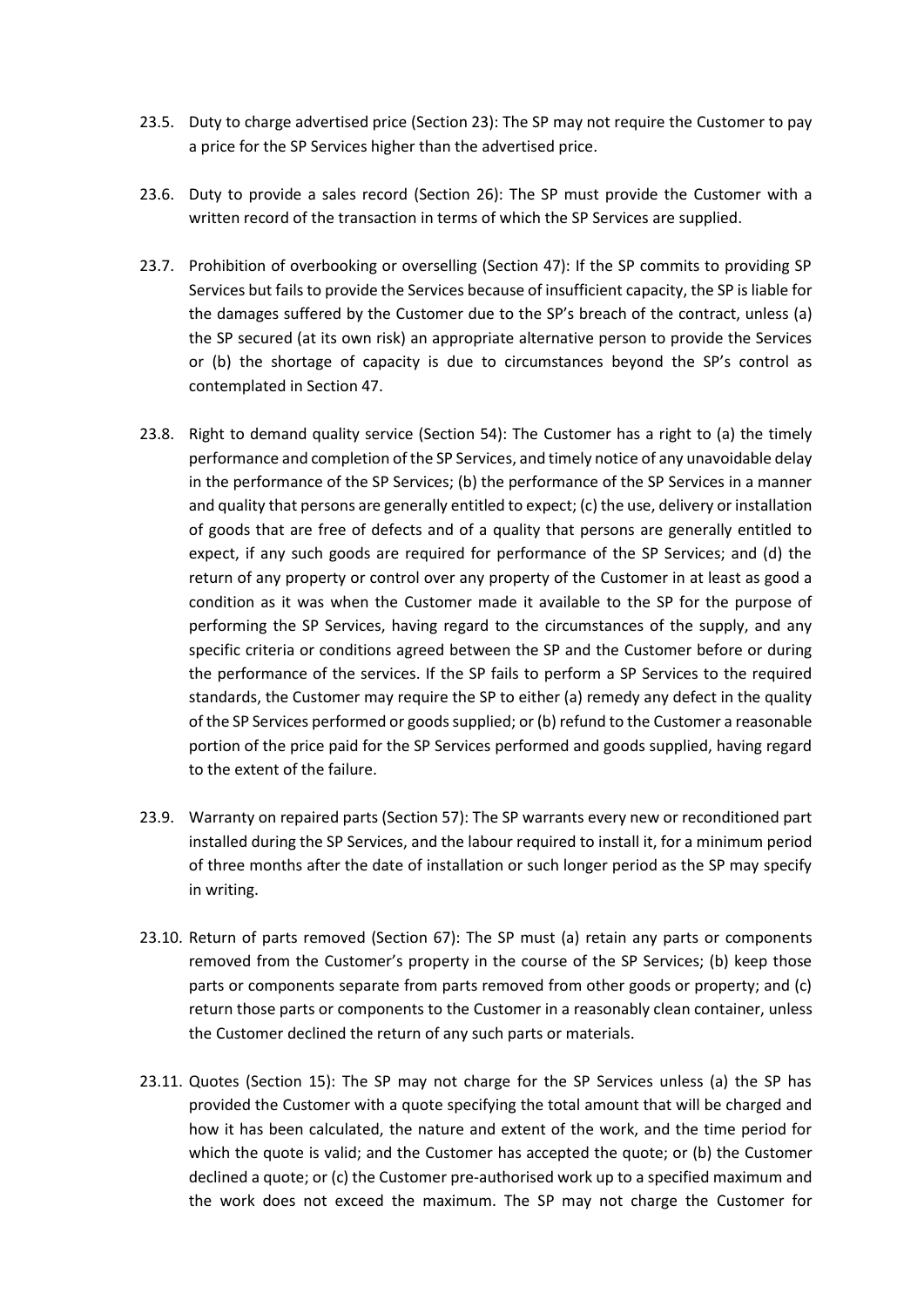preparing the quote unless the Customer agreed to such charge upfront. The SP may not charge a price that exceeds the quote, unless the SP informed the Customer of additional estimated charges and the Customer authorised and paid the work to continue.

# **24. COMPLIANCE WITH THE ECTA**

- 24.1. The SP undertakes to comply fully with the ECTA where such Act finds application between the SP and the Customer.
- 24.2. In particular, the SP undertakes to provide and make available, on platforms wherever applicable, all up to date information as may be required in terms of Section 43 (1) of the ECTA.

# **25. DISPUTE RESOLUTION**

- 25.1. Any dispute, difference and/or question which may arise at any time during the term of this Agreement or thereafter between the Parties from or in connection with the construction, interpretation and/or termination of this Agreement and/or the rights, obligations and liabilities of the Parties hereto must first be referred to the Parties for negotiation. Should the dispute remain unresolved for a period of 14 (fourteen) days from the dispute being referred for negotiation, then the parties may refer the dispute to arbitration in accordance with the Rules of the Arbitration Foundation of South Africa or its successor in title.
- 25.2. There will be one arbitrator who will be practising Counsel at the Johannesburg Bar Council of at least 10 (ten) years standing as such.
- 25.3. The appointment of the arbitrator will be agreed upon between the Parties to the dispute, but failing such agreement between them, any of the Parties to the dispute may after 14 (fourteen) days of the demand for arbitration, request the chairman at the relevant time of the Johannesburg Bar Council to appoint an arbitrator and, in making his appointment, to have regard to the nature of the dispute.
- 25.4. The arbitration will be held at a venue in Johannesburg, South Africa in English.
- 25.5. The parties will provide their best endeavours to ensure that the arbitration is concluded within 60 (sixty) days of the appointment of the arbitrator.
- 25.6. The decision of the arbitrator will be final and binding on the Parties, will be carried into effect and may be made an order of any court of competent jurisdiction. Each of the Parties hereby submits itself to the jurisdiction of the South Gauteng Division of the High Court of South Africa should the other Party wish to make the arbitrator's decision an order of that court. The terms and conditions recorded in this clause:
	- 25.6.1. will remain in effect despite the termination or invalidity or alleged invalidity for any reason of this Agreement or any part thereof; and
	- 25.6.2. Will not preclude any Party from applying for, and if successful, be granted, an interdict from any competent court having jurisdiction.
- 25.7. In matters of litigation: